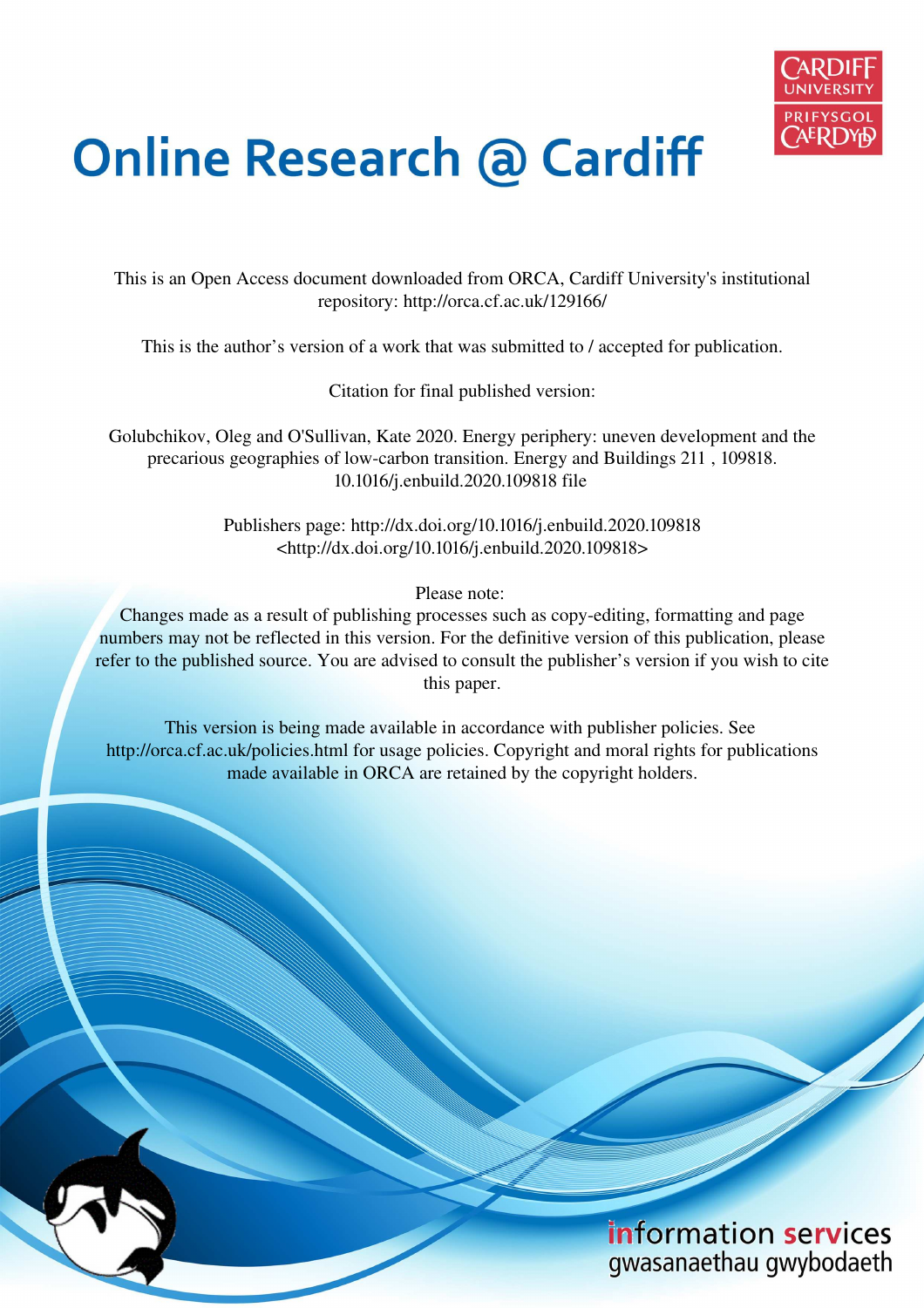This is a pre-copy-editing, author-produced PDF of an article accepted following peer review for publication in *Energy and Buildings*.

Cite as: **Golubchikov, O. and O'Sullivan, K. (2020) 'Energy periphery: uneven development and the precarious geographies of low-carbon transition',** *Energy and Buildings***: 109818**  <https://doi.org/10.1016/j.enbuild.2020.109818>

Special Issue: [Energy Poverty Varieties](https://www.sciencedirect.com/journal/energy-and-buildings/special-issue/10J5Q1PLQZ3)

**Title:** Energy periphery: uneven development and the precarious geographies of lowcarbon transition

Oleg Golubchikov<sup>1,2</sup> and Kate O'Sullivan<sup>1</sup>

<sup>1</sup> School of Geography and Planning, Cardiff University, Cardiff, UK <sup>2</sup>Visiting Professor, National Research University Higher School of Economics, Moscow, Russia

**Corresponding author:** Oleg Golubchikov

**Email:** [GolubchikovO@cardiff.ac.uk](mailto:GolubchikovO@cardiff.ac.uk) 

**Address:** School of Geography and Planning, Cardiff University, Glamorgan Building, King Edward VII Avenue, Cardiff, CF10 3WA

This work was supported by the Brecon Beacons National Park Authority and UK Economic and Social Research Council

#### **Abstract**

The paper introduces the concept of energy periphery to interrogate place-based perspectives on the co-production of uneven geographical development, energy vulnerabilities and low carbon transitions. Energy periphery is defined as places that are systematically disadvantaged through the whole energy system due to their inferior position within the asymmetrical spatial distribution of material, economic, political and symbolic resources and capabilities. Within an energy periphery, energy-related factors are combined with other place-based conditions to subject their communities to a compound and circular effect of precarious energy experiences. The notion of energy periphery is underpinned by insights from the spatial justice, core-periphery and energy justice theories. Using the case of Wales, the paper demonstrates the multi-dimensional and multi-scalar character of energy peripheralization, including political underrepresentation, the absence of economic agglomeration advantages, and dependence on off-grid fuels, energy inefficient homes and other 'backward' technologies and practices. Social and spatial contingencies of end-use energy vulnerability factors are outlined. Contrary to common discourses, energy transition further disadvantages energy peripheries and reproduces a fragmented socio-spatial landscape. The study overall demonstrates the importance of considering energo-socio-spatial relationships to better understand uneven energy transitions and social change more generally.

#### **Keywords**

Spatial justice; energy justice; energy deprivation; fuel poverty; energy vulnerabilities; energy transition; uneven development; core and periphery; Wales; the United Kingdom

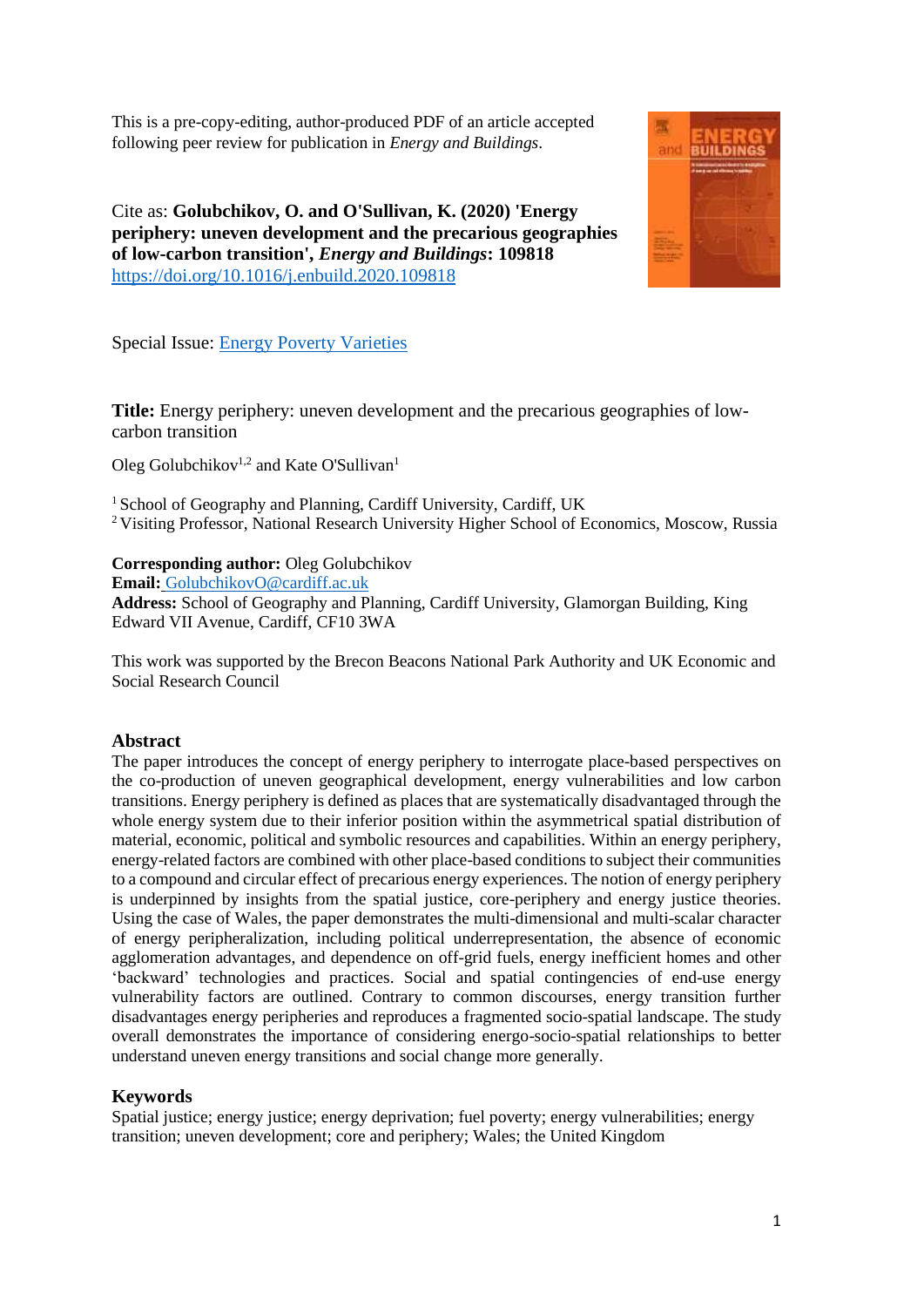#### **1. Introduction**

The imperative of energy transitions is well rehearsed in policy and academic literature – including from the sociotechnical perspectives that currently dominate social sciences' view of transition (Geels et al. 2016). Within the now-substantial 'transitology' literature, there is also a growing body of studies that acknowledges the importance of (fluid) geographical factors underpinning and differentiating energy systems and energy transitions, including the role of regional and local conditions and dynamics, as well as specific socio-spatial formations (e.g. Bridge et al. 2013; Balta-Ozkan et al. 2015; Hansen and Coenen 2015; Bouzarovski et al. 2017; Solomon and Calvert 2017; Castán Broto and Baker 2018; Yenneti et al. 2019). This literature has allowed shifting away from ontologies that presume spatially-blind centrifugal diffusion of energy transition and develop a more nuanced understanding of the varied articulation of place-based effects of transition: to see how transition negotiates itself through place-contingent conditions, endowments, planning and governance regimes, everyday practices, as well as indigenous experimentations and innovations.

What gradually emerges from this literature (albeit often implicitly) are relationships between energy transition and exigencies of uneven geographical development. The latter can be seen as a multi-scalar process of the production and reproduction of spatial inequalities and injustices constituted by physical, historical, cultural, economic and political conditions (Smith 1990; Harvey 1996; Soja 2009). Such inequalities form the contexts and preconditions within which energy transitions are happening, influencing places' differing ability to engage with energy projects and innovations (Baker and Mehmood 2015). For example, despite the promise of more inclusive energy systems, for local communities with a deprived capacity to act or a high concentration of low-income households, the experiences of transition may be more toxic than beneficial: such communities often merely subsidise transitions happening elsewhere through their energy bills (Bickerstaff et al. 2013) or are used for the location of externally owned and controlled renewable energy projects, which can often have detrimental consequences for the local life, such as displacement, dispossession or exclusion (Cowell et al. 2012; Baka 2013; Yenneti et al 2016; Avila 2018). The process of low-carbon transition may thus be reifying instead of rectifying the preexisting injustices (Sovacool et al. 2019a). Furthermore, many localities will be vulnerable to new energy modalities due to their pre-existing energy mix, industries, infrastructures, built forms, or socio-economic factors (While et al. 2010). This complexity necessitates moving beyond the linear multi-win assumptions underlying the deployment of low-carbon policies to a more nuanced understanding of the processes pertaining to actually existing *energo-socio-spatial transitions* (Golubchikov and Deda 2012).

In this paper, we seek to contribute to this intellectual call by articulating the co-production of energy vulnerabilities and geographical *peripheralization*, resulting in particular energo-sociospatial relationships: energy periphery. The division between core and periphery is one of the key dimensions in the dynamics of uneven geographical development and yet it is little explored in relation to energy transition, especially at a sub-national or sub-regional level (Murphy and Smith 2013). Current studies' usage of periphery regarding energy systems is ambiguous and taps mostly into the concept of resource periphery, understood as regions rich in natural resources but located outside the economic core (e.g. Hayter et al 2003), or, oppositely, employs energy periphery as a descriptor for regions lacking energy resources. We will want to provide a sharper view, which is not limited to a resource economy *per se*, but encompasses a broader politico-economic perspective of peripheralization as part of the social production of space and uneven distribution of power. We therefore introduce the notion of energy periphery, by which we understand places (regions, communities) which are systematically disadvantaged through the entire energy system (including energy generation, distribution and consumption) due to their inferior position within the asymmetric spatial distribution of political, economic and symbolic capabilities.

We ground our study in the context of Wales, which already can be considered as a peripheral nation within the UK (Keating and Jones 1991; Owen et al. 2000). Yet, Wales internally consists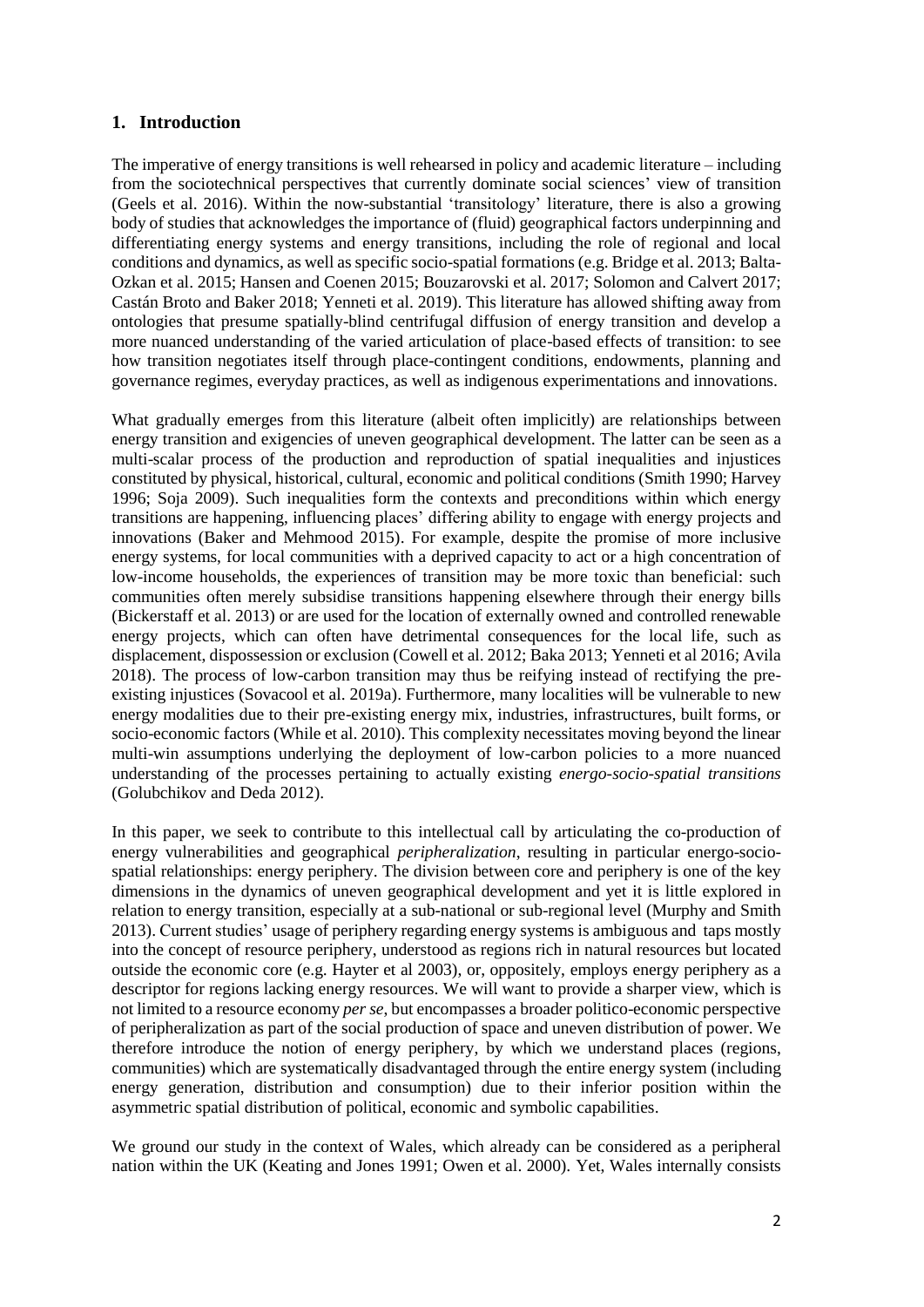of its own relative centrality and peripherality. In a common discourse on socio-economic development, peripheral places in Wales are those that have limited access to services and employment opportunities and include small settlements or sparsely populated areas, distal from larger urbanised centres and often experiencing inter-generational problems of social deprivation (Heley et al. 2011; Kitchen 2012). This is not necessarily dissimilar from the politico-economic understanding of periphery, which we employ, including with regard to the geographically uneven relations of control over economic assets and development, resulting in the periphery's chronic dependency on the core. Our field research focussed on such areas in South Wales. We conducted over 30 semi-structured interviews with households, in addition to a similar number of expert interviews with community groups, third sector, governance institutions, and energy related experts. This range of interviews, taking place in 2016-2019, encompassed the local authority areas of Carmarthenshire, Merthyr Tydfil, Monmouthshire, Neath Port Talbot and Powys, as well as pan-Wales and broader perspectives. Household interviews focused on the context and place that the householders lived; their past and present energy needs, access, costs and experiences; and their engagement with low-carbon energy transition. Expert interviews were tailored to specific organisations or individuals and their involvement with the problematic of energy generation, energy efficiency, fuel poverty and transition. We also considered contextual data such as fuel poverty designations, access to energy networks, income levels, demographic composition, as well as building structure and energy efficiency ratings.

What has emerged from these data – and what we discuss later in the paper – are peculiar energy experiences, including experiences of energy transitions, for those who live in those remote areas. Being associated with such areas is a structurally significant factor for manifesting energy vulnerability. This is not merely due to the concentration of low-income people in these areas, although this is one of the important compound elements; but this is also due to the nature, status and limitations of local energy systems (e.g. many residents depend on off-grid fuels), housing conditions (e.g. a large proportion of poorly insulated homes), mobility and accessibility requirements (reliance on cars, frequent disruptions in fuel delivery), as well as, crucially, due to the more general circumstances of economic and political marginalisation of these areas – including with respect to a low priority for energy and public infrastructure development, austere public services, weak economic and employment bases, and a lack of agency in energy-related decisionmaking. In other words, in addition to generic (and well-explored) household-level vulnerabilities (social contingencies), energy vulnerabilities in such areas emerge from within, and as an inseparable part of, the bigger web of peripheral structural disadvantages, many of which are distinctive, if not unique, to the conditions of peripherality. These socio-spatial contingencies of peripheral energy vulnerabilities will be encapsulated in our notion of energy periphery.

The rest of the paper is structured as follows. The next section develops our conceptual matrix – the interplay of uneven development, spatial justice and energy vulnerabilities – in order to further outline our framework for energy periphery as a form of energo-socio-spatial relationships. Following on from that, we discuss socio-economic vulnerabilities related to peripheral disadvantage and their interplay with energy conditions in Wales. We also demonstrate how peripheralization creates a fragmented landscape of low-carbon transition. Our broader ambition is to highlight that socio-technical transitions are not place-neutral but part of spatially contextualised and uneven energy landscapes (cf. Bridge et al. 2013).

#### **2. Conceptualising energy periphery**

#### *2.1.Spatial justice, energy and peripheralization*

One way to approach energy periphery is through the lens of spatial justice and energy justice. These two strands of ideas are informed by moral philosophy and are derivatives from the theories of social justice, which search for fairness in social order (Rawls 1971). Thus, spatial justice seeks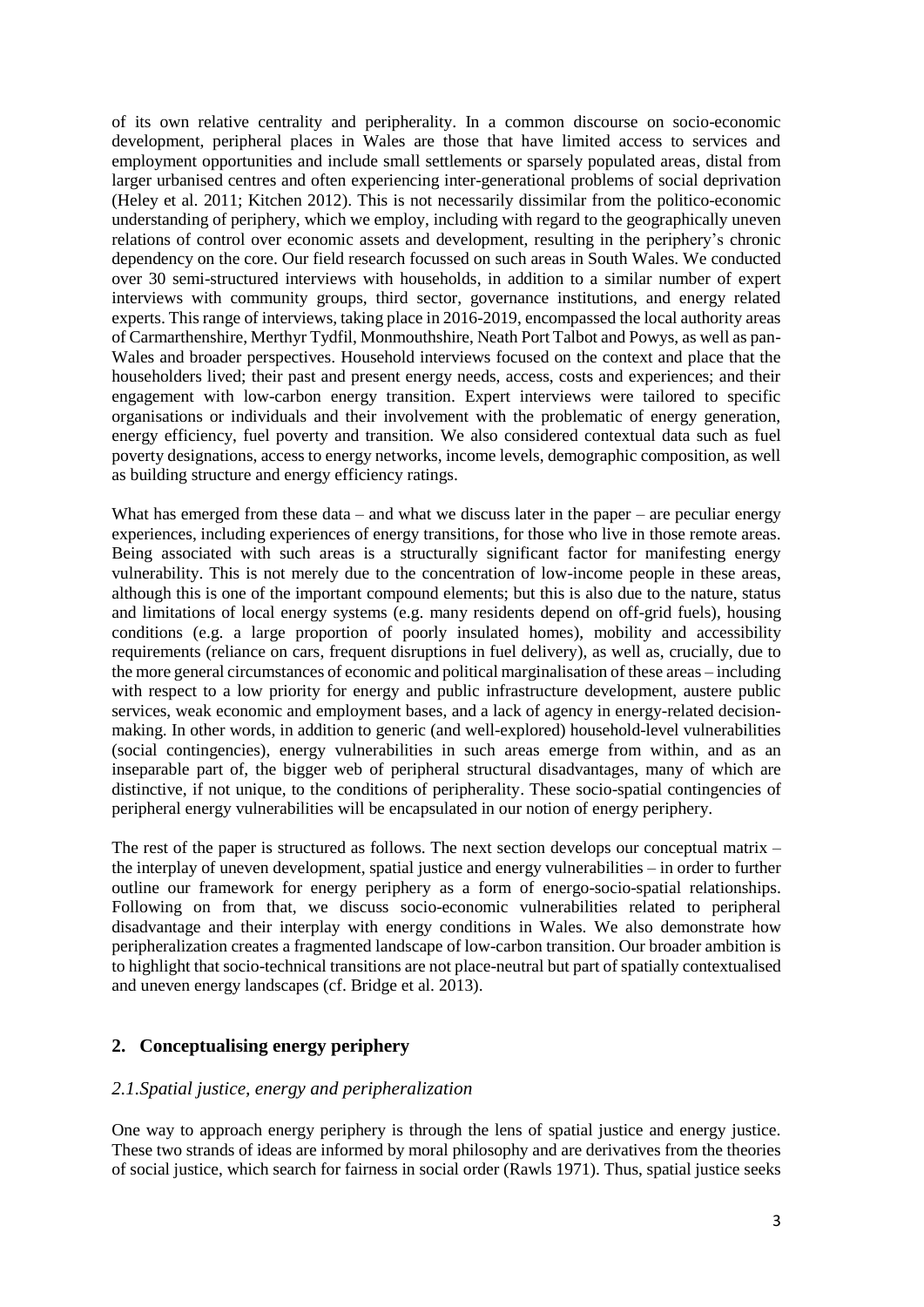to understand the spatially contingent mechanisms that underlie power relations and struggles, social inequities and uneven development (Soja 2009), while energy justice has offered a critical framework to explore factors that contribute to the distribution of costs, benefits, vulnerabilities and influences relating to energy systems (Heffron et al. 2015; Sovacool and Dworkin 2015; Jenkins et al. 2016). Both strands of thoughts were influenced by developments in environmental justice that hold similar concerns over uneven environmental impacts (Agyeman and Evans 2004; Bulkeley and Walker 2005; Walker 2012; Schlosberg 2013). However, despite their shared roots and intellectual pursuit, there still remains surprisingly little explicit dialogue between energy justice and spatial justice. Recent attempts to fill that gap are important (Yenneti et al. 2016; Bouzarovski and Simcock 2017) but need to be refined both conceptually and empirically. Below we consider how exchange between energy and spatial justice, as well as between them and related hosts of ideas (uneven development, core-periphery, energy vulnerabilities), can help articulate the notion of energy periphery that is centred on the relationships between spatial, social and energy conditions (or energo-socio-spatial relationships).

To begin with, studies in spatial justice unpack dynamics behind socio-political organisation of space and spatial inequalities and inequities, including relating to the location of social goods and bads, access to employment, education, infrastructure, public services and other socially valued resources. In this tradition, spatial categories and divides are seen not as incidental but a product of their reciprocal relations with politics, economics and culture. In other words, space is socially produced – in the sense that space is given its meaning and value through social processes and institutions and, as such, space itself becomes a constitutive factor in ordering social processes and relations (Lefebvre 1991; Harvey 1996; Massey 2005; Soja 2009). As political, economic and cultural resources and forces are unevenly distributed, spatialization is also uneven and powerladen and creates experiences of dependency and domination, exploitation and marginalisation. From the perspective of spatial justice, uneven development and other circumstances whereby some places are advantaged over the others are seen as a form of injustice.

Many such spatial injustices of power struggles and uneven development are energy-related, as evident in conflicts and uneven distribution of benefits and costs over energy developments, both historically and contemporary. The energy-environmental contestations (e.g. Martinez-Alier 2001; Martinez-Alier et al. 2016) have been explored, for instance, in relations to coal mining (Milbourne and Mason 2017), fracking (Holifield and Day 2017), biofuels (Baka 2013), wind (Cowell et al. 2012), solar (Yenneti et al. 2016) and many other energy types and projects. These studies demonstrate not only social contradictions in such developments, but essentially spatial conflicts where already less privileged place-based communities experience systematic disbenefits or harms as a result of local environmental damage and pollution or are exposed to land grab and direct displacement and dispossession. Studies in environmental justice also demonstrate how energy developments, emanating from distant decision-making centres, may turn some places into 'sacrifice zones' enabling the common good for the 'greater whole' but essentially marginalizing those places and their populace (e.g. Holifield and Day 2017; Hernandez 2015). Such considerations of spatial and environmental justice bring us more closely to our concern with the construction of periphery as a spatiality that is 'inferior' to the core.

The nature of core-periphery relationships has been addressed by many studies, influenced, among others, by Myrdal's (1957) cumulative causation theory, Frank's (1969) dependency theory, Wallerstein's (1979) world systems, and Krugman's (1991) new economic geography (which expands from the economics of externalities and agglomeration). Most of these ideas maintain that development and underdevelopment may be cumulative and self-perpetuated, leading to virtuous and vicious circles: for example, growth in one area will lead to labour, skills and infrastructure being pulled away from less successful areas so that over time "qualitative as well as quantitative differentiation between places within those socio-spatial structures" may increase (Hudson 2015, p. 25). Copus (2001) suggests considering three groups of elements making peripheries – causal, contingent and associated. *Casual elements* include, for example, "increased travel and transport costs", which can be seen as "the tyranny of distance" (Copus 2001, p. 541) – we can also say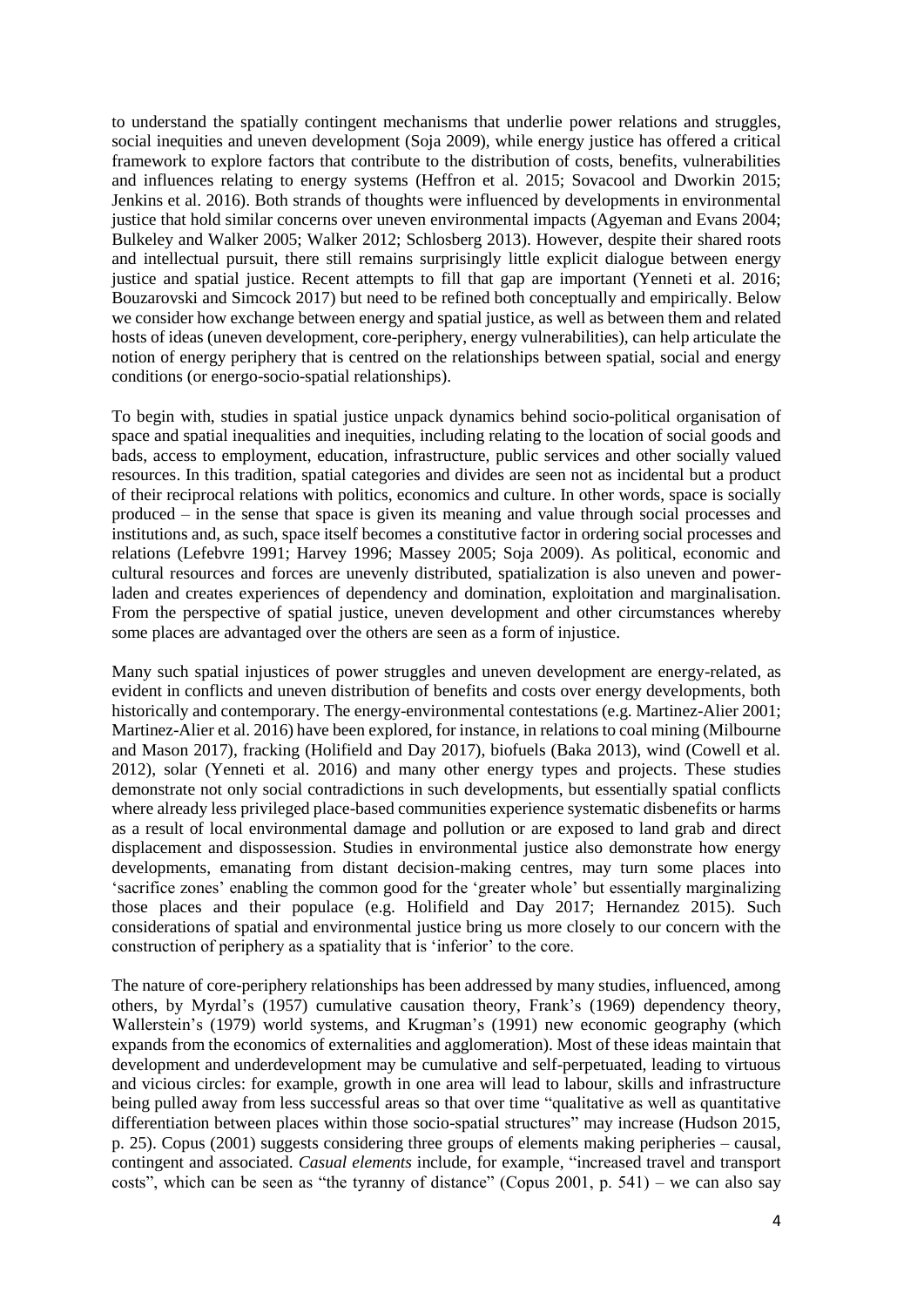transaction costs – representing additional costs that may deter businesses from investing in peripheral areas, thus making core areas all the more attractive for investment. There is also the "absence of agglomerative advantage" (Copus 2001, p. 540), such as markets, demand and labour pool. *Contingent elements* include higher costs of service provisions and low levels of new business development and innovation. Finally, *associated elements* include sparse populations, dependence on primary industries, poor infrastructure and poor political representation.

However, while these – formalist – insights are useful in analysing the existing manifestations of disparity between core and periphery, it is still the critical tradition rooted in Marxist geography (the same tradition that also produced the spatial justice theory) that seeks to understand the more fundamental root-cause of uneven development as "the systematic geographical expression of the contradictions inherent in the very constitution and structure of capital" (Smith 1990, p. 4). Here, the configurations of spatial injustice and uneven development, like those of space more generally, are understood to be the product of the dominant politico-economic system and social relations specific to that system (Harvey 1996). Thus, under capitalism, the *production* of uneven development is seen inherent to capitalism due to its concentration and centralisation tendencies in the accumulation of capital, restless profit-seeking in Schumpeterian creative destruction, requiring investment and disinvestment in different areas (Smith 1990), but also due to its requisites for the spatial division of labour (Massey 1995). Our own previous studies demonstrate how the introduction of the market economy in the hitherto non-capitalist (and yet economically advanced) spatialities such as formerly socialist regions can quickly transform the landscape of relative equality into the structurally uneven spatial development of 'success' and 'failure' – most vividly demonstrating that uneven development is a product of politico-economic modalities rather than a 'naturally' occurring condition of differentiation (Golubchikov et al. 2014; Golubchikov 2016).

Furthermore, while core and periphery may be shaped by the logics of capital and agglomeration, it is underpinned culturally, as it is cultural conditions that create meaning that society attaches to different places (Harvey 1996; Massey 2005). Economically peripheral places – places that are underdeveloped and lacking control over economic assets – are usually also symbolically peripheral. These differences are reinforced via political rhetoric and media representations from a core perspective, further solidifying the divides. Thus, peripheries are likely to experience social, economic and political marginalization, with less power to influence decisions over resource access and allocation. Overall, peripheralization can be understood as "a spatially organized inequity of power relations and access to material and symbolic goods that constructs and perpetuates the precedents of the centre over the marginalized" (Fischer-Tahir and Nauman 2013, p. 18).

#### *2.2. Energy peripheries*

Energy systems often underpin such peripheralization processes (Pasqualetti and Brown 2014). In the UK, for example, the structure of energy networks, which developed due to industrial demand, persists, with energy networks usually denser in core and urban areas so that they may be used to their maximum potential and profit (Soja 2010). This also affects differential access to type and price of fuel between core and periphery. For sparsely populated areas, there is limited access to mains gas supplies and thus less competitively priced and more limited choices of fuel (Office of Fair Trading 2011) compounding to energo-social vulnerabilities. However, the density of energy distribution and consumption network may contrast with the position of periphery as part of production. Milbourne and Mason (2017) highlight that the same peripheries have for many years been exploited for their national resources, such as water, wood and carbon-heavy resource extraction required for traditional energy production, with little concern over environmental and socio-economic impacts. This fits well with conceptualisations of "resource peripheries" (Hayter et al. 2003, p. 17); these are places of relatively weak economic, social and political power, vulnerable to dependence on external core investment and thus having limited choice over industrial development and diversification. While peripheries supply what the core needs, greater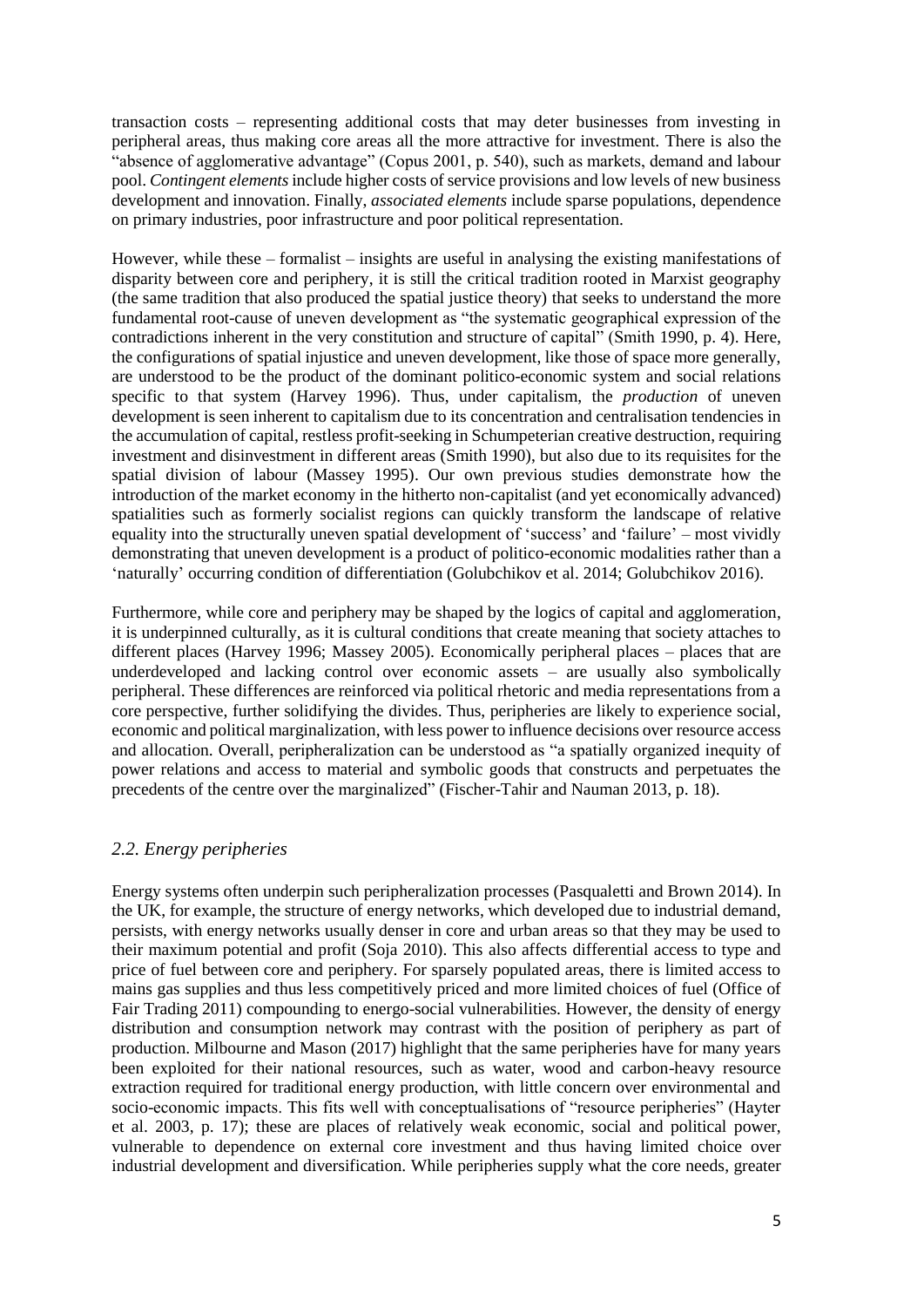economic benefits are retained in core places where ownership of higher value outputs such as technical supply chains and R&D are preserved. Here, peripheral communities are rendered vulnerable all round, through the entire energy system, despite their possible position as a resource supply.

The ideas of peripheralization can thus be extended to the experiences and causalities of energy vulnerability. The concept of 'energy vulnerability' is one of key considerations within energy justice (Bickerstaff et al. 2013; Middlemiss and Gillard 2015). Contrary to the policy-laden fuel/energy poverty terminology, energy vulnerability in a broader academic discourse is an intellectually more inclusive category in the sense that it "does not imply a particular emphasis or understanding of cause and effect" as a fixed outcome (Day and Walker 2013, p. 16); rather it conveys more dynamic energy-related conditions that may put households' wellbeing at risk. These conditions may lead to circumstances where "a person or household is unable to achieve sufficient access to affordable and reliable energy services, and as a consequence is in danger of harm to health and/or wellbeing" (Day and Walker 2013, p. 16). The situations of vulnerability and the harm in the form of energy deprivation are dependent on how specific spatial, socio-economic, demographic, cultural and institutional dimensions co-align (Kuhlicke et al. 2011). Such an energy vulnerability lens can help understand how different contextual elements, including those spatially derived, can influence energy deprivation. However, the literature on energy vulnerability is currently end-use centric, focusing on the socio-economic position of particular social groups or individuals. This generally holds limited explanation as per how energy vulnerabilities are constituted at multiple scales and relationally, in interplay with other social and technical vulnerabilities, including those that are spatially contingent (Bouzarovski and Simcock 2017). A whole energy system approach and place-based perspectives can fill this gap in energy vulnerability literature (Hernandez 2015; Jenkins et al. 2016) - which necessary brings energy vulnerability more closely to the considerations of uneven development and core-periphery.

The notion of energy periphery can then be outlined based on the nexus of energy, periphery and vulnerability. We define energy periphery as place-bound conditions of systematic vulnerabilities and disadvantages experienced by some communities through the entire energy system due to their non-core position within the spatially asymmetrical distribution of political, material, economic, symbolic and other resources and capabilities. While not all places that are commonly referred as peripheral merely due to their physical remoteness can be seen as energy peripheries, the majority of 'socio-political peripheries' *are* energy peripheries at the same time. This is not a coincidence. Figure 1 furthers our definition above and represents energy periphery as a web of mutuallyreinforcing factors, both energy-related and socio-economic. It identifies that elements of peripheral disadvantages and energo-social vulnerabilities are interlinked in numerous and messy ways: the presence of each, either singularly or in constellations, holds impacts for the others, including the reinforcement of their presence.

We acknowledge that all complexities cannot be reduced to simple classes; nonetheless such conceptualisation is important to highlight broader trends. Here, energy periphery offers a steady focus on certain structural spatial forms of energy vulnerabilities exacerbated by peripheral disadvantage. Certainly, not all peripheral places experience energy-related disadvantages, nor do energy-vulnerable peripheries have the monopoly for concentrating such vulnerabilities – the latter are manifested among many residents within the core too, such as in metropolitan areas. But energy periphery reveals how place-bound disadvantages in certain areas that are already marginalised (peripheralised) in the dominant politico-economic systems are further articulated with, and articulate, a vulnerable position in the energy system and produce a whole distinctive and systematic class of energy inequities. As we will demonstrate later in this paper, to belong to an energy periphery is a recipe for energy precarity, if not deprivation. The lens of energy periphery also reconciles the paradox that the 'burden' of primary energy production lies predominantly with the periphery but the same periphery may still experience energy precarity. Peripheries with the availability of natural resources for energy generation are the least problematic locations for new energy projects, but profits extracted from such projects as well as the orientation of the distributing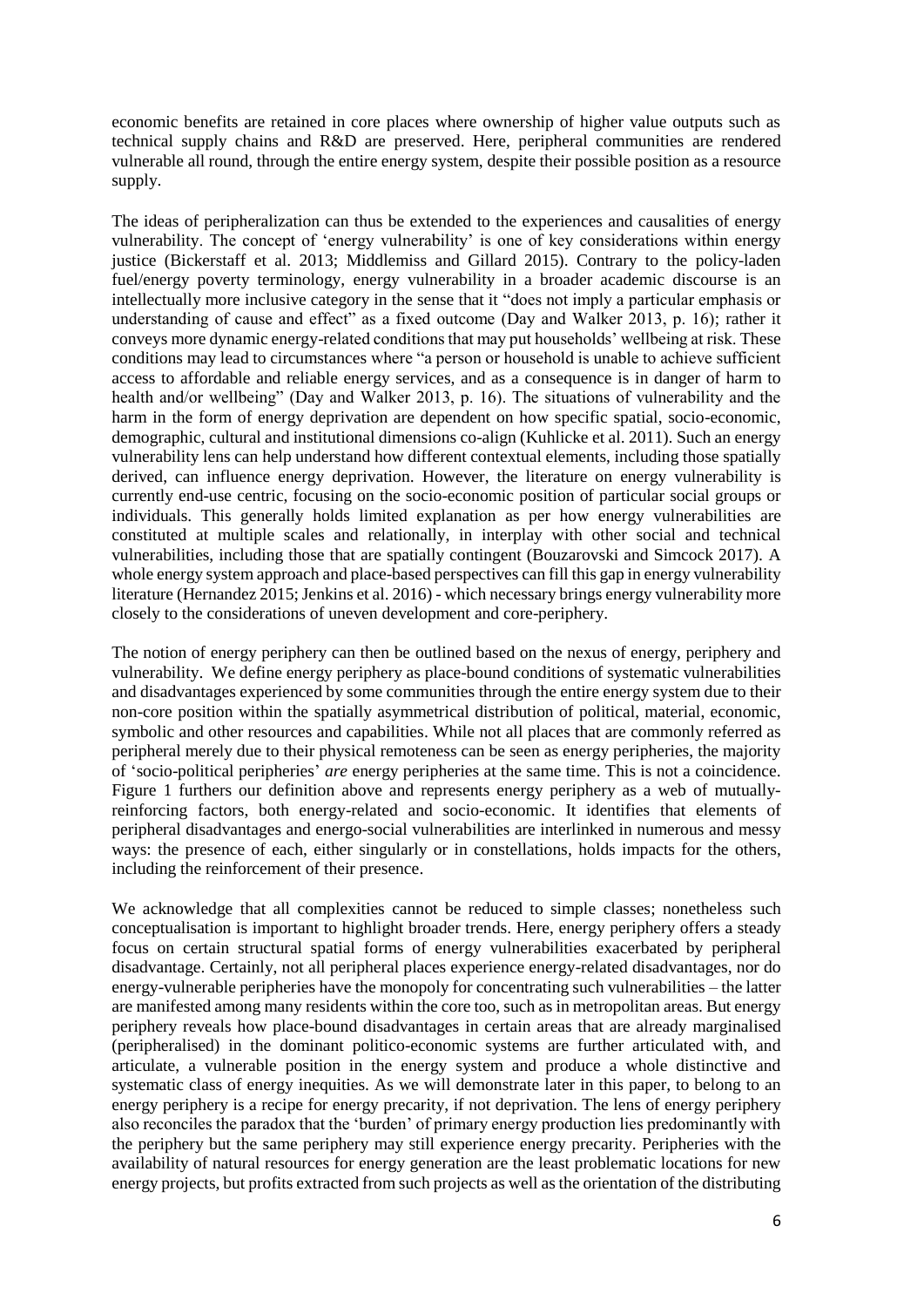infrastructure gravitate towards high-consuming places with their economy of scale. As we further demonstrate below, the knowledge of such place-based situations is important also because it helps to better understand (uneven) energy geography and (fragmented) landscapes of transition.



*Figure 1*. Energy periphery as a web of spatial, social and energy disadvantages

# *2.3.Energy periphery in low carbon transition*

Of course, low carbon transition is transforming the extant energy system. More than a change in sources of energy, transition is altering spaces of resource extraction, production, distribution and consumption, thus disrupting social, economic and political arrangements (Laird 2013), for example, transforming the role of traditional consumer to energy producers or "prosumers" (Szulecki 2018, p. 21). Alternative and varied scale ownership models allow for variations in the price of energy and for alternative investment routes for economic profits. In the case of prosumers, energy can be produced and consumed in the same place, in some instances negating the need for distribution. This shift in the energy system means that low carbon transition holds a potential to mitigate energy precariousness experienced in peripheries.

However, this remains an empirical question that needs to be problematized and critically explored rather than taken for granted. Indeed, there are emerging concerns that low-carbon energy transition further articulates inequalities inherited from pre-existing (carbon) systems: different communities experience emergence, deployment, benefits and vulnerabilities with respect to new energy modalities and innovation in uneven ways. Sovacool et al. (2019a) indicate that many of these energy injustices in low carbon transitions remain "invisible" and need to be better understood; based on their interviews with respect of the development of nuclear smart meters, electric vehicles and solar panels in four EU countries, they catalogued "120 distinct injustices" (or socially negative impacts), which principally included concerns over hurting vulnerable groups, externalities, unemployment, unfairness to taxpayers, higher energy prices, and elitism. Many such negative impacts are, arguably, spatially differentiated, disproportionally affecting already vulnerable areas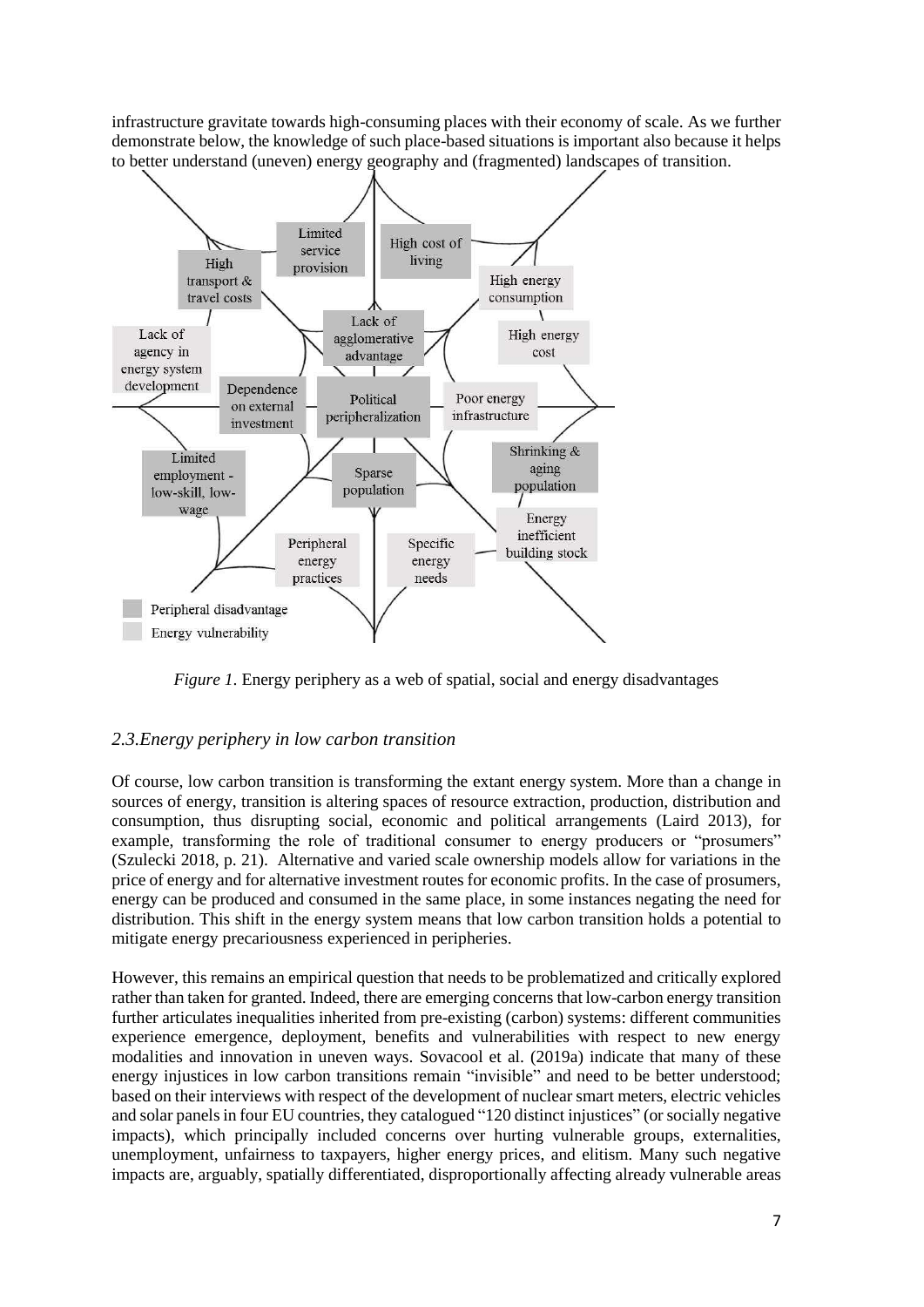and communities. Thus, energy continues to be "bound up with the reproduction of uneven patterns of development and access to flows of capital" (Castan Broto and Baker 2018, p. 3). For example, uneven power relations over land and territory shape renewable energy developments (Yenneti et al. 2016) informing ownership, scale, technology in addition to local economic impacts (Hagg et al. 2012; Healy and Barry 2017).

For energy peripheries, characterised by social, economic and political disadvantage and the multitude of wider problematics each brings, low carbon transition can potentially "reflect and reinforce existing power relations" (Gailing 2016, p. 244). We demonstrate this later in the paper too.

#### **3. Wales: a peripheral nation/national periphery?**

Below we further develop these conceptual thoughts in conversation with our empirical study in Wales. Compared to other regions in the UK in terms of gross value added (GVA) and employment levels, Wales "languishes at the bottom" (Dickins 2016, para 24; also National Assembly for Wales 2018). While in terms of GDP per capita, the UK as a whole is above the EU average (inclusive of the UK itself) (108%), Wales is only 76% of the EU levels, making it among EU weakest regional economies (Eurostat 2017). The low economic output and high level of unemployment, along with underdeveloped local facilities, poor housing and health that are often associated with Wales are usually attributed to the enduring deindustrialising effects of the decline of Wales's coal and metal industries (Botterill et al. 2000). This is an accurate yet somewhat simplified glance into a multicentury political and economic marginalisation of Wales. In words of Adam Price (2009), an academic turned to become the leader of Plaid Cymru, a Welsh national political party, Wales has been Britain's 'first and final colony': being a key part of the British Empire's global colonial conquest, the Welsh people remained subaltern within the empire. As well expressed by Faletra (2014) in reference to the emergence of particular representations of Wales in literature and historiography ever since the medieval period: "Wales is England's original repressed Others, the unruly subaltern that England sees in its mirror" (p. 1), "barbaric peripheral zone requiring colonial control" (back cover).

While the establishment of the autonomous Welsh Assembly Government (WAG) in 1999 has brought political powers to the people of Wales, the devolution has not been as comprehensive as in Scotland. For example, the Welsh Government has continuously voiced its discontent at constraints over its energy policy, which is seen to limit energy developments in addition to disjointed and cumbersome planning and consenting procedures (Welsh Government 2014; Cowell et al. 2017; Haf et al. 2017). Frustrations also exist about higher energy prices in Wales compared to other UK service regions (The House of Commons Library 2017) despite Wales is a net electricity exporter (Welsh Government 2017a). These struggles do periodically produce concessions from London. For example, the Wales Act 2017 extends Wales's energy policy remit to include the licencing and granting of consent for onshore oil and gas projects; all onshore wind projects and offshore wind projects under 350 MW; other than wind electricity projects under 350MW that are developed onshore and offshore; and the promotion of energy efficiency. Wales have also increased its powers indirectly via the Planning (Wales) Act 2015, the Wellbeing of Future Generations (Wales) Act 2015 and the Environment Act (Wales) 2016, which provide a range of criteria to be satisfied in future developments that include energy.

While UK energy policies have followed the EU targets to reduce carbon dioxide emissions by 80- 95% by 2050, there are also concerns around "energy trilemma": balancing energy security, energy equity, and environmental sustainability. In Wales, fuel poverty was historically more pronounced than in other UK regions apart from Northern Ireland. In 2011, then using a common methodology (a more than 10% of household income spent on energy services, nominally determined), the UK Government identified the following proportions of households living in fuel poverty: 15% in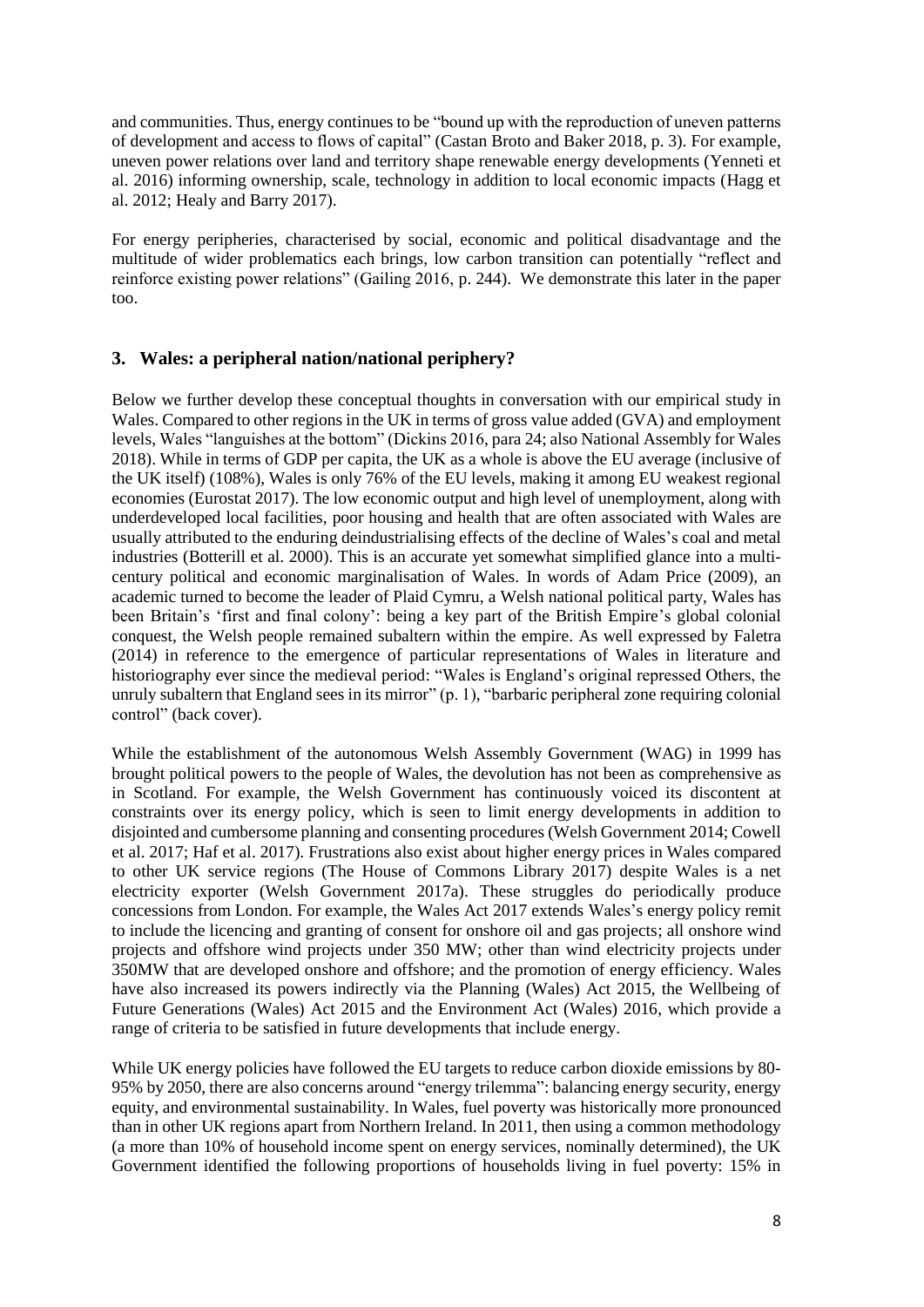England, 25% in Scotland, 29% in Wales and 42% in Northern Ireland (DECC 2013). The responsibility for addressing and measuring fuel poverty was then devolved and became less comparable, with Wales keeping a 10% measure and England moving in 2013 to the Low Income High Cost – LIHC indicator. In its 2010 Fuel Poverty Strategy (WAG, 2010a) the Welsh Government set a target to eradicate fuel poverty in all households by 2018. A 2016 estimate on the 10% measure suggested that 23% of all households in Wales were still living in fuel poverty in 2016 (Welsh Government 2016). Approaching the 2018 deadline, however, the figure dropped to 12% according to a more thorough and official statistical analysis (Welsh Government, 2019). According to it, Wales has even levelled with England on the LIHC measure: 10% of all households in Wales in 2018 versus 11% of households in England in 2017 and 7% of households in Northern Ireland in 2016.

Fuel poverty in Wales has been addressed via its Fuel Poverty Strategy (2010a) and Warmer Homes schemes Arbed (2009) and Nest (2011), which have aimed to improve housing energy efficiency. However, while reducing domestic energy consumption is consistent with carbon reduction targets, some actions to resolve energy trilemma can be seen as mutually contradictory; for example, the low-carbon policies that reduce reliance on carbon-heavy energy supplies have increased consumers energy bills and, consequently, fuel poverty (Bickerstaff et al. 2013). And yet, while recent UK Government decisions have reduced subsidies for low-carbon renewable energy and increased support for nuclear energy, Wales retains its strong commitment to renewable lowcarbon energy. It has set an annual reduction target of 3% on greenhouse gas emissions in areas of devolved competence and at least a 40% reduction in total emissions in Wales by 2020, rising to 70% by 2030 on a 1990 baseline (WAG 2010b; Welsh Government 2017b). There is the ambition "to create a sustainable, low carbon economy for Wales" and to be a world leader in low-carbon renewable energy generation (Welsh Government 2017c).

Such misaligned energy priorities between the UK and Wales can cause friction between Cardiff and London; however, many also see this as a sign of divergence from the traditional "branch office mentality", where people in Wales are perceived to lack confidence. As expressed in one expert interview:

*[Welsh Government have] not got that flexibility, it's all a bit risk-averse. It's all still a bit of a problem, although things have changed a bit. Maybe that's the way in Wales as well – post-colonialism takes a while to shake it off, doesn't it?* (Expert interview).

This view resonates with common sentiments about the political status of Wales within the UK: as a peripheral nation-region. This reflects both objective and subjective spatial orderings such as in performance indicators; media's continuing representations of Wales as lagging behind (Tannock 2015; Dickins 2016) and even academic definitions of periphery (Keating and Jones 1991; Owen et al. 2000). But core-periphery dynamics is also evident at the intra-region scale within Wales and it is often maintained by domestic institutions. For example, while the total Block Grant<sup>1</sup> from the UK government to all regions has been reduced year on year since 2009/10 (Institute for Fiscal Studies 2016), Welsh rural local authorities have suffered more frequent and higher cuts in the allocation of the Revenue Support Grant<sup>2</sup> by the Welsh Government. Such cuts negatively impact the viability of public services, enhancing peripheralization. The highest levels of GVA per capita within Wales are attributed to urban places, which concentrate employment, capital and value generation, influencing commuting practices within surrounding rural areas. Urban areas of Wales also have the more extensive and reliable energy networks (National Assembly for Wales 2014) and lower levels of energy inefficient houses than rural and peri-urban areas (Centre for Sustainable

 $\overline{a}$ 

<sup>&</sup>lt;sup>1</sup> Block Grants are the element of the devolved administrations' funding which comes directly from the UK Government. Once the block grant has been determined, the devolved administrations have freedom to make their own spending decisions in areas of devolved responsibilities within the overall totals (H.M. Treasury 2017).

 $2$  Revenue Support Grants are derived mostly from the block grant and are administered by the Welsh Government to each of the 22 local authorities in Wales.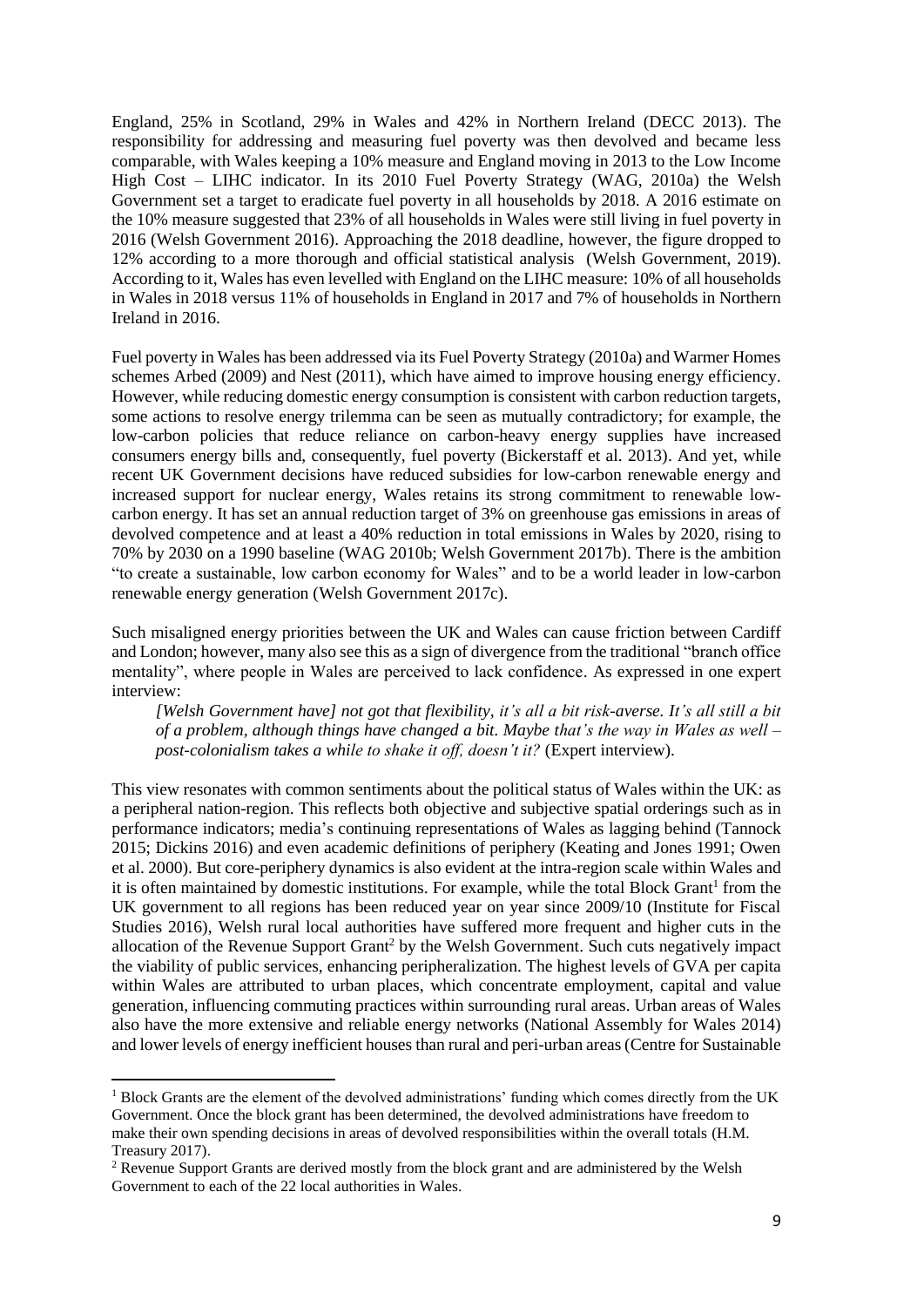Energy 2015). The next sections will delve deeper into the interconnection of peripheralization and energy experiences, including how peripheral energy vulnerabilities are implicated in low-carbon energy transition.

### **4. Peripheral household economy and practices**

Peripheralization has wide-ranging implications, affecting the local economy, the sociodemographic mix and the availability of public services. This circular leaching of labour, finance and services has left many places with shrinking populations that are aging, with limited or no services. Public spending cuts along with the sparsity of population means that some settlements no longer have public transport and that for most household personal transport becomes vital for accessing jobs and services. But even in those places that do have public transport, the latter is often infrequent to be suitable to most people's employment times or managing everyday life:

*You have to have two cars. We are trying to run with one car but when I am out my wife can't leave the home, so she takes me to work to keep the car. And every journey is like a 20-mile round-trip, nothing is near, so we use an enormous amount of fuel* (Mark, homeowner, aged 50-59).

Nearly all our interviewees have noted that a peripherally positioned area incurs a high cost of living – largely attributed to the cost of transport (Chatterton et al. 2018) as well as energy. The lack of public transport and public services adds to feelings of marginalisation:

*The school is closed, we haven't got a village shop, our chapel's been sold off and has been made into a house and we get a post van up here twice a week, on a Monday and a Thursday for an hour a day. The man that's running it now has offered to bring if we need anything, he'll bring anything that we need up for us – which is making us feel not easy about it but more of an outcast really!* (Megan, social tenant, aged 70+).

The remoteness from core-urban areas also plays a role in creating situations of fuel vulnerability, as more constrained incomes, coupled with high vehicle running costs, contribute to a precarious ability to afford energy. Self-rationing of energy consumption is one of the coping strategies to retain car mobility, since the latter is crucial for living in periphery (cf. Mattioli et al. 2017).

Energy infrastructure reinforces the core-periphery division. Average energy costs for gas and electricity accessed via the central energy network or 'mains' are more expensive in Wales than in the majority of other UK regions (The House of Commons Library 2017). But it is particularly peripheral households that are confined to more expensive sources. Indeed, approximately 46% of rural homes in Wales are still off-gas, compared to 34% in England and 32% in Scotland; most of these homes are heated by oil or LPG (liquid petroleum gas), which are priced higher than mains supplies (Citizens Advice 2017). While most (but not all) homes have access to electricity networks, electricity in the UK has not been widely used for space heating or hot water due to its even higher costs (Energy Saving Trust 2018). All our interviewees highlighted their lack of choice over energy source, resulting in higher energy costs:

*Living in a rural community is more expensive; people are spending more money on various fuels because of where they live. Yes, it is beautiful, but if you can't afford to turn the heating on, that's not so beautiful. In our old house, we spent a huge amount of money. Huge! We had LPG from a tanker. Whatever you do, it's always expensive* (Jose, homeowner, aged 60-69).

Smith et al. (2010) found that the financial costs of living in a rural home are higher than urban homes in all three of the different rural homes categories they researched. The more remote the house is, the higher the cost of living is, which is attributed to the difference in energy spending between urban and rural locations. So, a working age couple, with two children would need to spend 12% more per week living in a rural town or 18% more per week living in a hamlet than their urban counterparts.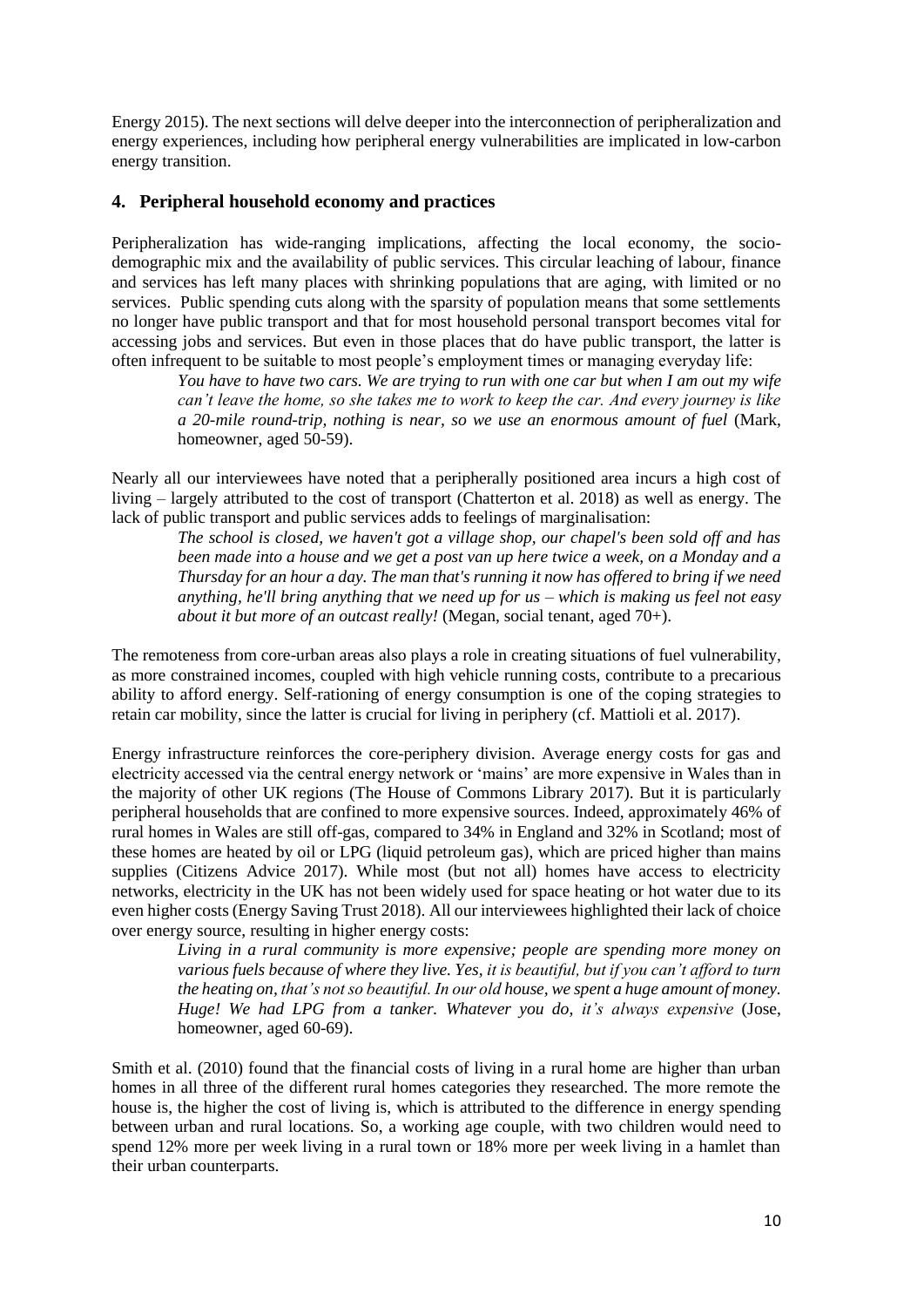Living off gas suggests reliance on alternative energy technologies. There are types of traditional cooking and heating systems that are often seen as part of the charm or character of rural living, but which reflect inefficient peripheral energy practices. Range cookers such as Agas and Rayburns are such examples; they work on the principles of heat storage whereby they are run continuously by slow burning fuel. Traditionally they comprised ovens and hot plates and burned coal and wood, but they were later developed to use kerosene, diesel, biofuel, gas or electricity and also developed with central heating capabilities within a house. Their use of hard fuels means they are considered appropriate for homes without electricity and/or natural gas connection. However, the energy efficiency of such traditional range cookers is poor; they can use over 30 times more energy for cooking than the UK average (Lightfoot Energy Service 2018). Nevertheless, the cost of changing to a new modern range cooker or an alternative cooker and heating system is prohibitive to most households. Our interviewees have noted energy coping practices specific to peripheral places; for example, the use of range cookers continuously generates heat and householders reduce excessive temperatures by opening windows and doors.

Non-mains energy supply means security of supply can be problematic too. For example, households using traditional carbon-heavy fuels such as oil must monitor their consumption and order replenishment in good time. The factor of weather and whether fuel deliveries can physically reach the buildings is specific to such locations:

*It is a real risk because we do prepare to be snowed in, because it could very easily happen. It's a one-track road so I can't imagine anyone is getting in whatsoever. So we do make sure we've got stuff in for the dogs and we've got a little gas burner so we won't be relying on electricity… In the winter you have to think of [oil deliveries] in advance because there's no point letting your fuel run down and then they can't get to you* (Michael, homeowner, aged 45-64).

Physically poor electricity infrastructure in rural peripheries means that those networks are also less resilient to adverse weather conditions. As Michael's comment above highlights, for households in places without mains gas consideration has to be given to alternative sources of both heat and electricity at these times. For example, in February and March 2018, when the daytime temperatures fell to -4 °C, "some rural communities were entirely cut-off and had to receive supplies by helicopter" (National Energy Action 2018, p. 5).

Another source of technological vulnerabilities is the type of buildings. Building structure, size, age and state of repair affect the level of energy required to make a home comfortable and meet personal needs. Our interviewees lived in a range of building structures and types, including detached, semi-detached, terrace homes and flats, with solid stonewalls, timbre frame, brick and non-standard construction. However, the majority were pre-1900 solid stonewall builds, which are particularly difficult to keep warm and insulate. This type is characteristic to peripheral areas in Wales and, furthermore, in conservation areas it is protected to maintain the traditional character of the area. However, such "leaky" homes create various problems for living conditions even besides energy:

*It was just damp throughout the whole place. And it's not even something in the walls and stuff, it's in the air. It's the moisture in the air, so it gets on all of your stuff and things, and the bedding smells crap!* (Noel, private renter, aged 30-39).

It is evident that households in peripheral places, even when not classified officially as 'fuel poor', experience end-use energy vulnerability in multiple ways. In a broader sense, energy precarity emerges as a hidden condition in the convoluted web of social vulnerabilities, differentiated spatially due to uneven distributions of economic, political and social power. These energo-social vulnerabilities are highly connected to spatial peripheralization processes and outcomes, which means they are embedded within the development of peripheral places or necessitated by living within the periphery.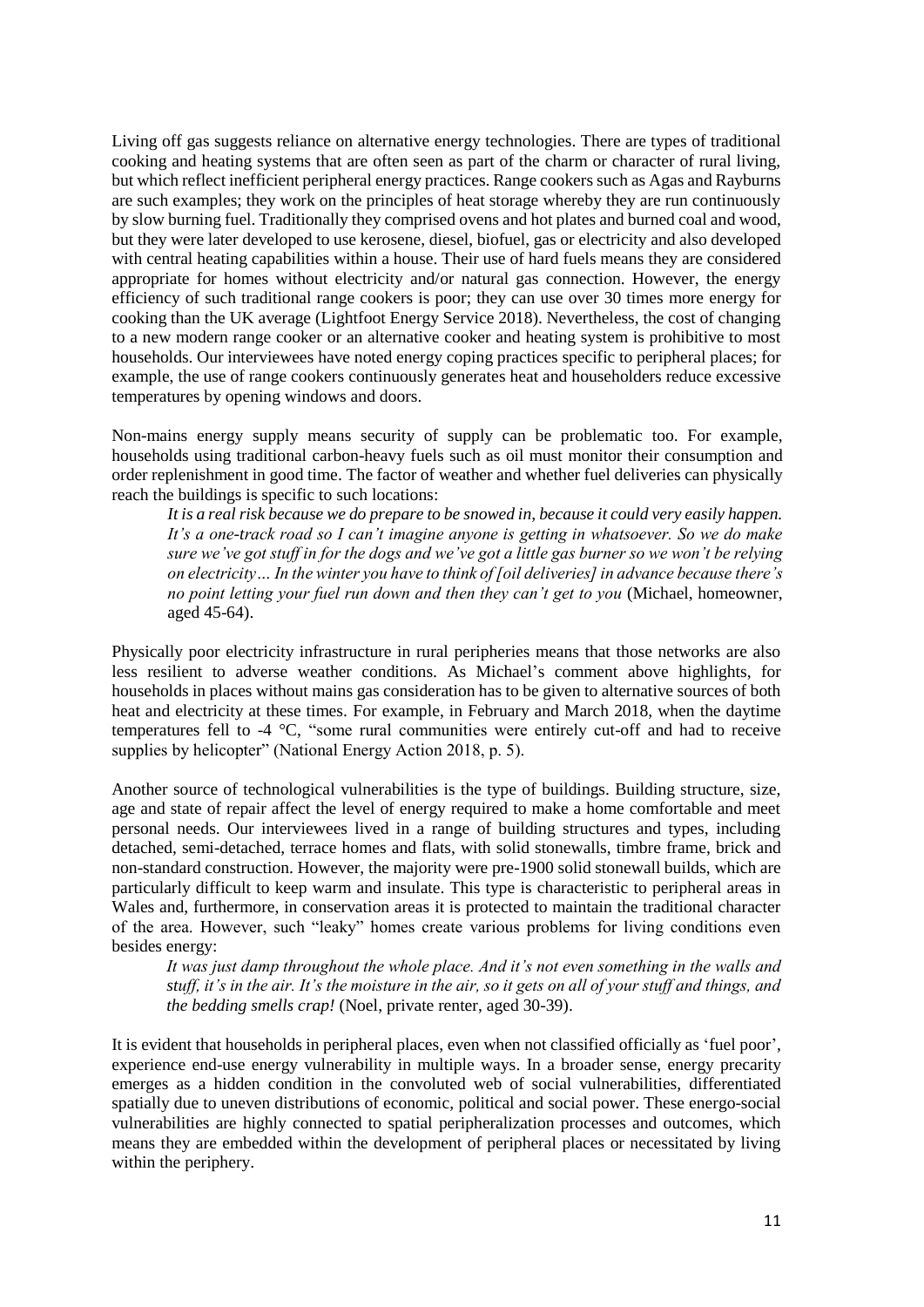Table 2 adopts the energy vulnerability factors such as those outlined by Simcock and Petrova (2017, p. 432) and other authors and identifies both social and spatial contingency of each of the factor. Each factor of energy vulnerability holds a spatial contingency experienced by our interviewees in peripheral Wales. While energy vulnerability work tends to focus on individuals or groups of individuals, a place-based perspective offered in this paper recognises the co-constitution of spatial and energy vulnerabilities. For example, what differentiates energy peripheries from other places such as core urban settings is that many of the vulnerabilities experienced within energy peripheries can be linked back directly to their spatio-structural disadvantages. Such disadvantages impact many aspects of peripheral life in addition to aspects of energy more generally. For instance, in a UK setting it is unlikely that even an urban periphery will experience a lack of access to the mains energy grid, including gas grid; in this way they also avoid the greater costs associated with accessing non-mains energy. To sum up, the occurrence of the more generic vulnerabilities in a peripheral context mounts up with other socio-economic vulnerabilities, so that their effect becomes compound, creating a landscape of precariousness specific to peripherality.

| <b>Vulnerability</b> | <b>Social contingency</b>               | <b>Spatial contingency</b>                    |
|----------------------|-----------------------------------------|-----------------------------------------------|
| factors              |                                         |                                               |
| Availability         | Energy sufficient to meet energy        | Grid and off-grid locations; varied energy    |
|                      | demand and provide satisfactory         | mix available in different places;            |
|                      | living conditions                       | exclusionary spatial practices of providers   |
| Affordability        | Disposable income in relation to the    | Spatially segregated incomes and              |
|                      | cost of energy services and to the cost | differentiated costs of living; subsidies,    |
|                      | of domestic energy improvements         | social housing; off-grid and remoteness       |
|                      |                                         | increase energy-related expenditures          |
| Reliability          | Certainties and security of energy      | Place-specific hazards (natural,              |
|                      | provision and energy services           | anthropogenic); varied quality and resilience |
|                      |                                         | of existing energy systems                    |
| Dependency           | Ability to switch providers, change     | Reliance on locally-feasible energy systems   |
|                      | fuel mix, make energy improvements,     | and practices; conservative built             |
|                      | control energy use                      | environment and energy infrastructure;        |
|                      |                                         | restrictive local regulation                  |
| Efficiency           | Energy efficiency of housing,           | Place-specific energy standards of the built  |
|                      | infrastructure, appliances, and         | environment and infrastructure; built forms;  |
|                      | settlements.                            | spatially determined mobility patterns        |
| Necessity            | Household energy needs from private     | Spatial concentration of vulnerable groups;   |
|                      | circumstances and demography            | location-specific household energy            |
|                      |                                         | requirements; different climatic conditions   |
| Subjectivity         | Energy behaviours and socio-cultural    | Place-specific energy consumption tactics     |
|                      | norms; knowledge about energy           | and norms; local conventions; community       |
|                      | systems; private acceptance of energy   | acceptance of energy projects; community      |
|                      | modifications                           | solidarity                                    |

*Table 2. Socio-spatial contingencies of end-use energy vulnerability* 

# **5. Transition for all or fragmented inclusivity?**

Low-carbon energy transition is unfolding within this uneven context. Our research demonstrates that the mode of transition and who is able to take it forward is in large part economically contingent, which in turn for most households is spatially contingent too. The relative high cost of change combined with an already high cost of living means that although for example there are aspirations to install renewable and energy efficient technology and recognition that it would be cost-saving for the household in the long-run, it is not possible financially.

There is a variety of policy schemes that are deployed in Wales to encourage household energy transition. For example, a lack of access to mains-gas network makes low-carbon heating more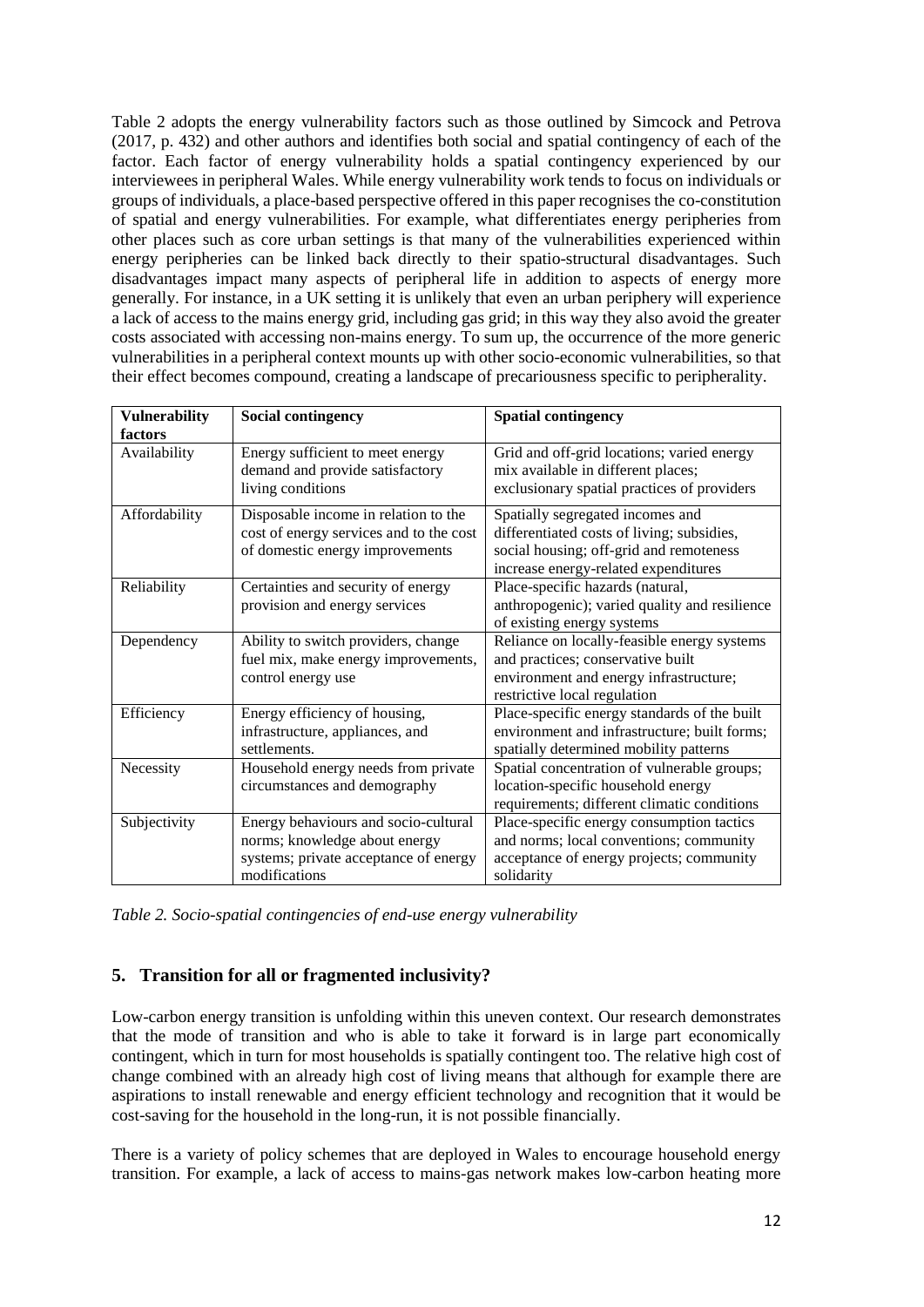attractive; as low-carbon heat generation is expensive to install, the Domestic Renewable Heat Incentive (RHI) was set up by the UK Government in 2014 to mitigate some of these costs by paying for energy generated over a seven-year period. While not limited to non-gas network homes, the scheme is particularly aimed at them and is unlikely to be economical otherwise. Alternatively, households with access to the mains electricity grid can participate in the UK Government Feedin-Tariff scheme (FIT) whereby payment is made to the producer for energy exported to the National Grid in addition to payments for the total energy generated (even if consumed by the household). In this case, having access to mains electricity networks and generating electricity, as opposed to, or in addition to heat generation, is of greater benefit – especially for those who adopted FIT at time when it set generous payback conditions:

*I genuinely feel since having the solar panels we don't spend as much on oil…. We both work from home. I've got two computers on all the time. I've got the telly on; the lights are on. In the summer, we'll get back per month about £200 on top of our free electricity*  (Lydia, homeowner, aged 50-59).

For those who can participate in such schemes, end-use energy vulnerabilities can be alleviated; for example, renewable generation can reduce reliance on expensive sources such as oil. This has a double effect of providing a more secure energy source: it is directly connected to the home (as opposed to being delivered by a truck) and it is of a lower cost. However, this mode of transition is restricted to those with agency over the building and finance to change the said building's energy system, thus it is often restricted to wealthier homeowners (e.g. Bickerstaff et al. 2013; Sovacool et al. 2019b). Even in the case that Registered Social Landlords are installing transition measures to socially tenanted properties, tenants benefit from lower energy bills (if the technology is installed and used correctly) but the landlord benefits from any FIT or RHI received.

From this perspective, housing energy efficiency is potentially a more inclusive dimension of energy transition (Golubchikov 2009), although reservations over inequalities are still applicable. Most of our interviewees had some form of energy efficiency measures. This can include energysaving light, loft insulation, internal wall insulation, cavity wall insulation as well as doubleglazing. However, for many households, deep retrofit is unachievable due to the physical building structure and/or the costs involved. For example, for pre-1900 solid stone wall houses typical in peripheral Wales, loft insulation is usually viable, as is double glazing (as long as the house is located outside a government-designated conservation area), but additional insulation to walls is limited to internal or external cladding, which many consider to be too expensive or disruptive. Internal cladding causes disruption and requires re-decoration, while external cladding changes the look of the exterior, so it is only suitable to non-conservation areas. Yet, while these energy efficiency retrofits are expensive, both social tenants and homeowners praise the benefits when they are achieved in practice:

*The year before last they put the external cladding on. It's the best thing they did. I've moved the room around since then because I couldn't put the chair by the window before because of the draught, but I can now […] The insulation has made a massive difference. Normally by this time, I'd have to put more oil in again but I have half a tank left now*  (Olive, social tenant, aged 70+).

It is positive that a number of socially rented homes and low-income households have participated in energy efficiency schemes thanks to policy protections in the Welsh Housing Quality Standard (WHQS) (2002) and the Arbed area-based energy efficiency scheme. This makes the benefits of energy transition more inclusive. However, area-based schemes typically target areas where it is perceived that highest numbers of socially rented and economically deprived homes are located. The sparsity of rural populations, combined with lower numbers of socially rented homes and a reliance by administrators on area-based measures of deprivation (which 'hide' rural deprivation) means rural peripheries are more often overlooked.

Overall, homeowners on lower incomes or with higher living expenses and privately rented households are least able to either generate renewable energy or increase their homes' energy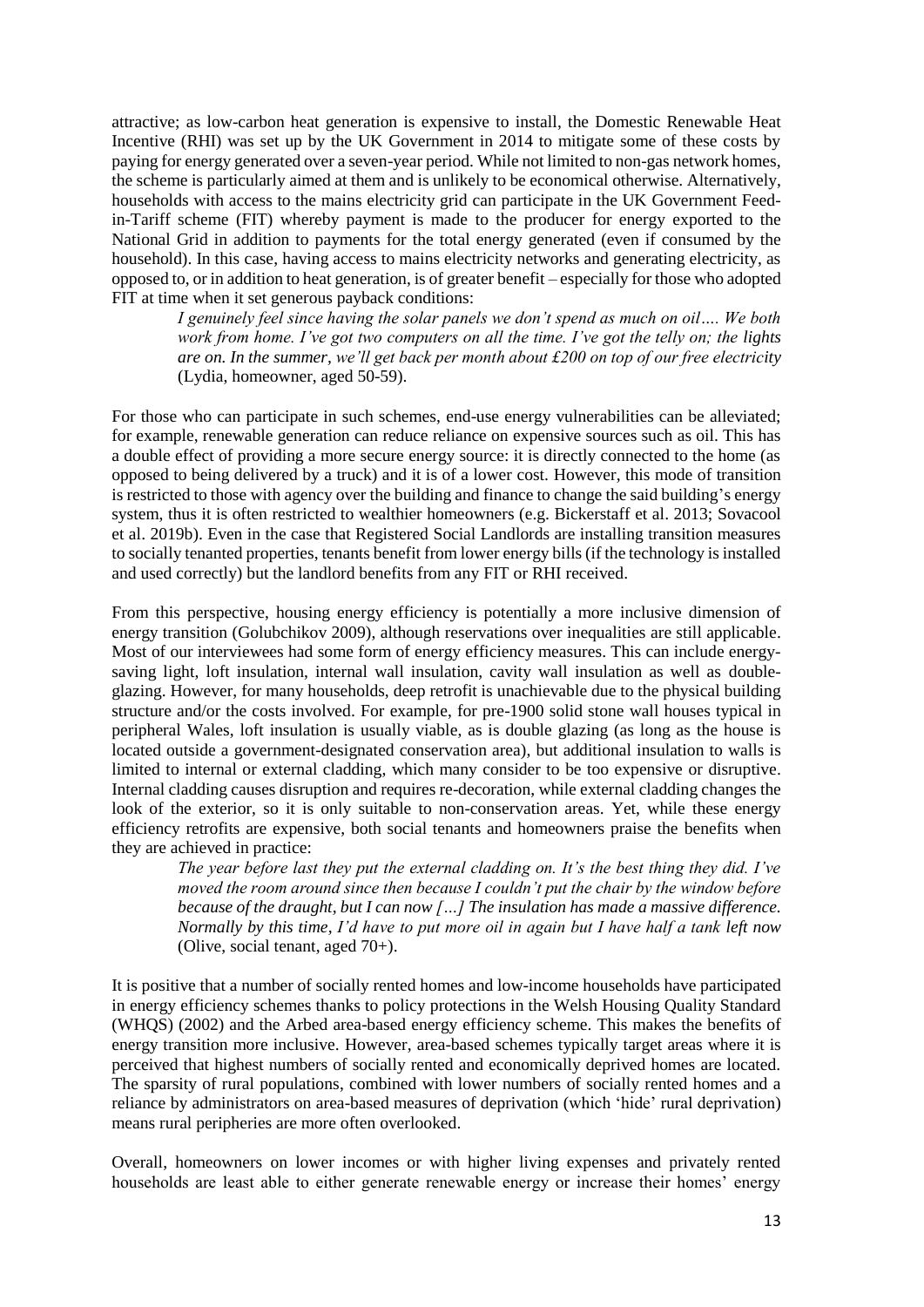efficiency; for private tenants this is due to their lack of ownership, and for owned homes this is mostly due to the financial cost:

*You're stuck and that is where you're getting hit the hardest from everywhere. So it is the case of we'd like to do more, but we can't, and we're not poor enough to get help. But yet you're still sort of living hand to mouth sometimes, waiting to get paid just to get things done* (Joan, homeowner, aged 40-49).

Besides household-level technologies, energy transition also brings larger scale renewable projects to peripheries. Here, the lack of investment in public services contrasts with investment in renewable energy projects that are increasingly located in such locations due to their political convenience as "industries and government seek the path of least resistance to development". Schlosberg (2013, p. 39). The Welsh Government's Technical Advice Note 8: Renewable Energy (2005) identifies seven Strategic Search Areas (SSAs) for renewable energy generation; two SSA's were within or close to our study locations and had commercial wind farm developments. Many households find these developments to be 'undemocratic'; they feel powerless in influencing what happens in their local area and disassociate themselves from any benefits that arise:

*We've had up all the hassle with the wind turbine farms, with the transport, but that all gets piped away, we're not even getting the electric out of it. You wouldn't mind if you had the benefits, because I'm a supporter of windfarms. But you would like some of the benefits of it as well. Why it all has to go to England I don't know. Hundreds of pylons we're going to have, to carry the electricity and that spoils our quality of life (Mark, social tenant, aged 45-*64).

While larger energy developments could provide local benefits, our interviews demonstrate that from an end-use perspective they are perceived to be undemocratically undertaken with outcomes misaligned with local needs. This is in line with other studies that point out that areas with sparse populations, low incomes and low political power constitute communities with little capacity to assert themselves in non-domestic energy generation discussions (Bristow et al. 2012). While larger non-domestic renewable energy generation is often portrayed as a vehicle to reduce end-use energy vulnerabilities in peripheral places, evidence suggests that the reality may be more problematic, if not exacerbating pre-existing vulnerabilities and creating new inequalities (Yenneti et al. 2016). Indeed, links were constantly made by our interviewees between physical remoteness, feeling politically unrepresented and missing out on investments that could potentially improve declining local services and employment levels:

*We do feel that, the further North you go, the more you're forgotten about in Cardiff […] because there's no investment around here, none at all. It's very poor, very poor. But we're very good for cuts, if there's going to be cuts, then we'll get the cuts* (Marie, social tenant, aged 45-64).

In short, the low-carbon energy transition in the UK is unfolding in an already uneven landscape of core and periphery reinforced through a multitude of spatial, social and material mechanisms, through a landscape that favours agglomeration and growth. Through historic physical distribution networks and the monetary value of energy itself, access to energy can replicate and further reinforce this uneven landscape. Who can participate in energy transition, how, where and to what effect is highly variable and, importantly for the purpose of our consideration, spatially contingent.

#### **6. Conclusions**

We have used the notion of energy periphery to interrogate the interplay of uneven development and energy vulnerabilities at a regional scale, focusing in particular on end-use vulnerabilities. Our central argument is that the processes of geographical peripheralization matter much for intensifying energy precarity, to the extent that one can identify energy periphery as a particular spatial form of energo-social vulnerabilities. The paper consequently bridges the analytical lens of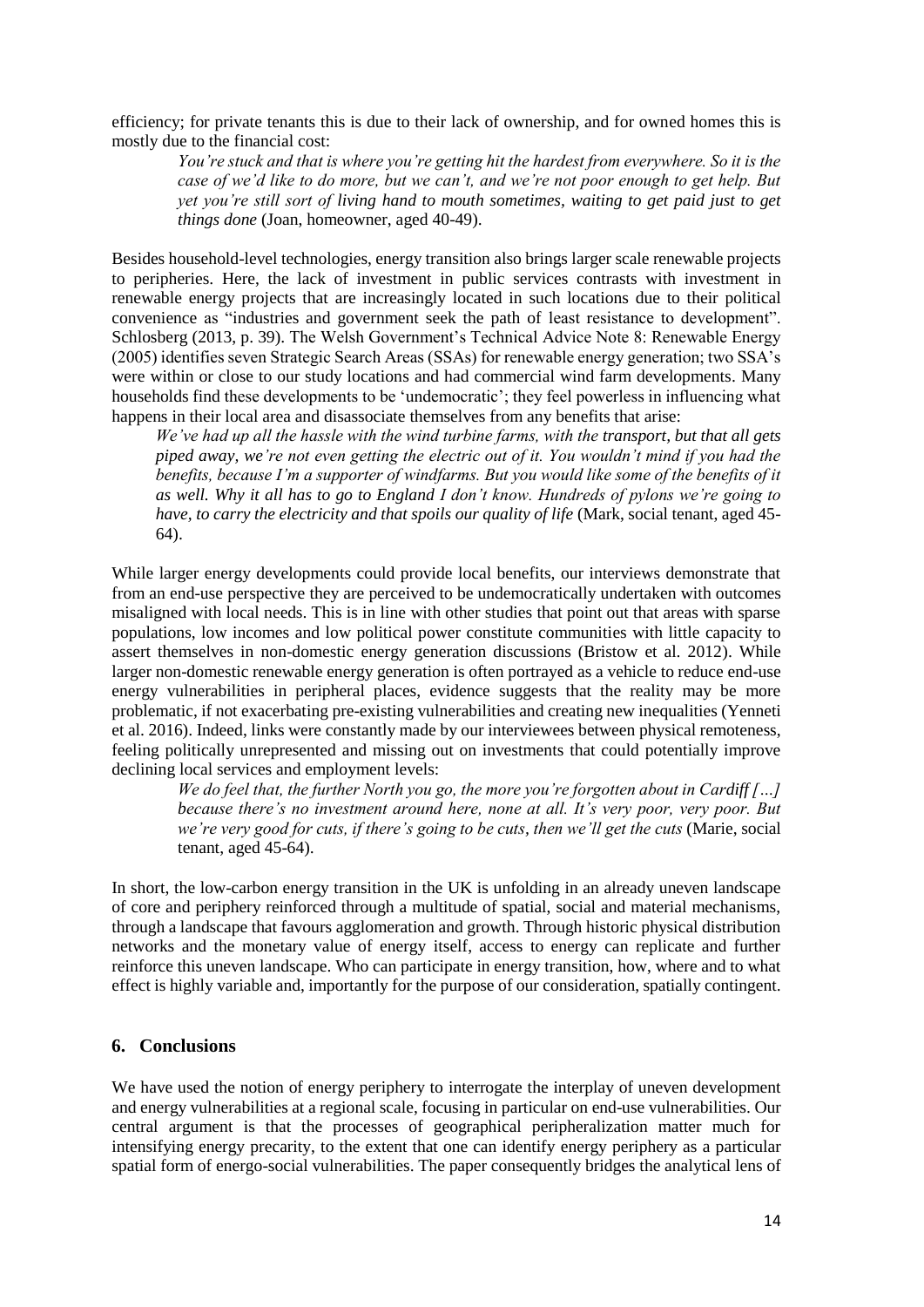uneven development and that of energy vulnerability/justice to discuss key factors that stand behind the production of energy periphery. This includes factors of political marginalisation, socioeconomic and material conditions, public service provision, as well as conditions underpinning the availability, accessibility, affordability and sensibilities of energy practices and experiences. While energy periphery encompasses the energy vulnerability concept, it is still broader than the latter; it employs more explicitly the concept of uneven development to recognise the exigencies of the capitalist system (e.g. agglomeration, growth, efficiency and inequalities) that favour the core over the periphery.

The so-called low-carbon transition further illuminates injustices inherent in the current energy system and how they can persist. Low carbon transition can potentially be a mechanism for change and decentralising physical energy systems and markets. However, as it is operating under the same forces that prioritise the core, it hardly addresses structural weaknesses of these places. Out of the various options that energy transition brings, energy efficiency improvements and household-level installations appear to be most inclusive. Even so, they benefit a small range of households in peripheries, but most households remain locked-in to outdated, inefficient and carbon heavy technologies. As spatial justice calls for the "fair and equitable distribution in space of socially valued resources and the opportunity to use them" (Soja 2009, p. 3) this is a sign of injustice, leaving energy peripheries with a little say in what technologies are pursued, in what locations, and what impacts there may be on local landscapes and economies.

A broader implication is that different communities and places (and not only social groups) experience emergence, deployment, benefits and vulnerabilities with respect to new energy modalities and innovation in fundamentally uneven ways. The resolution of this dilemma seems to be lying not so much in the technological advancement of transition or distributed modalities of renewable installations *per se*, but rather more deeply in reforming institutional settings for active *de-*peripheralization, that is, addressing the peripheral circumstances in their entirety, including (but not limited to) integrating spatial justice considerations through energy system decisions.

Finally, while Wales is considered to be a developed country as part of the Global North and thus with different energy concerns to developing countries, peripheral energy vulnerabilities and the limits to transitional opportunities connect peripheries internationally by their similar socioeconomic positions relative to their cores (Hernandez 2015). Thus, conceptualizing energy periphery acts to illuminate how and why peripheries due to their multiple inherent disadvantages are at higher risk of exploitation during energy generation, marginalisation during energy distribution and precariousness in energy consumption.

#### **References**

Agyeman, J. and Evans, B. 2004. 'Just sustainability': the emerging discourse of environmental justice in Britain? *The Geographical Journal* 170, 155-164.

Avila, S. 2018. Environmental justice and the expanding geography of wind power conflicts. *Sustainability Science* 13(3), 599-616.

Baka, J. 2013. The Political Construction of Wasteland: Governmentality, Land Acquisition and Social Inequality in South India. *Development and Change* 44(2), 409-428.

Baker, S. and Mehmood, A. 2015. Social innovation and the governance of sustainable places. *Local Environment* 20(3), 321-334.

Balta-Ozkan, N., Watson, T., and Mocca, E. 2015. Spatially uneven development and low carbon transitions: Insights from urban and regional planning. *Energy Policy* 85, 500-510.

Bickerstaff, K., Walker, G. and Bulkeley, H. 2013. *Energy Justice in a Changing Climate*. London: Zed Books Ltd.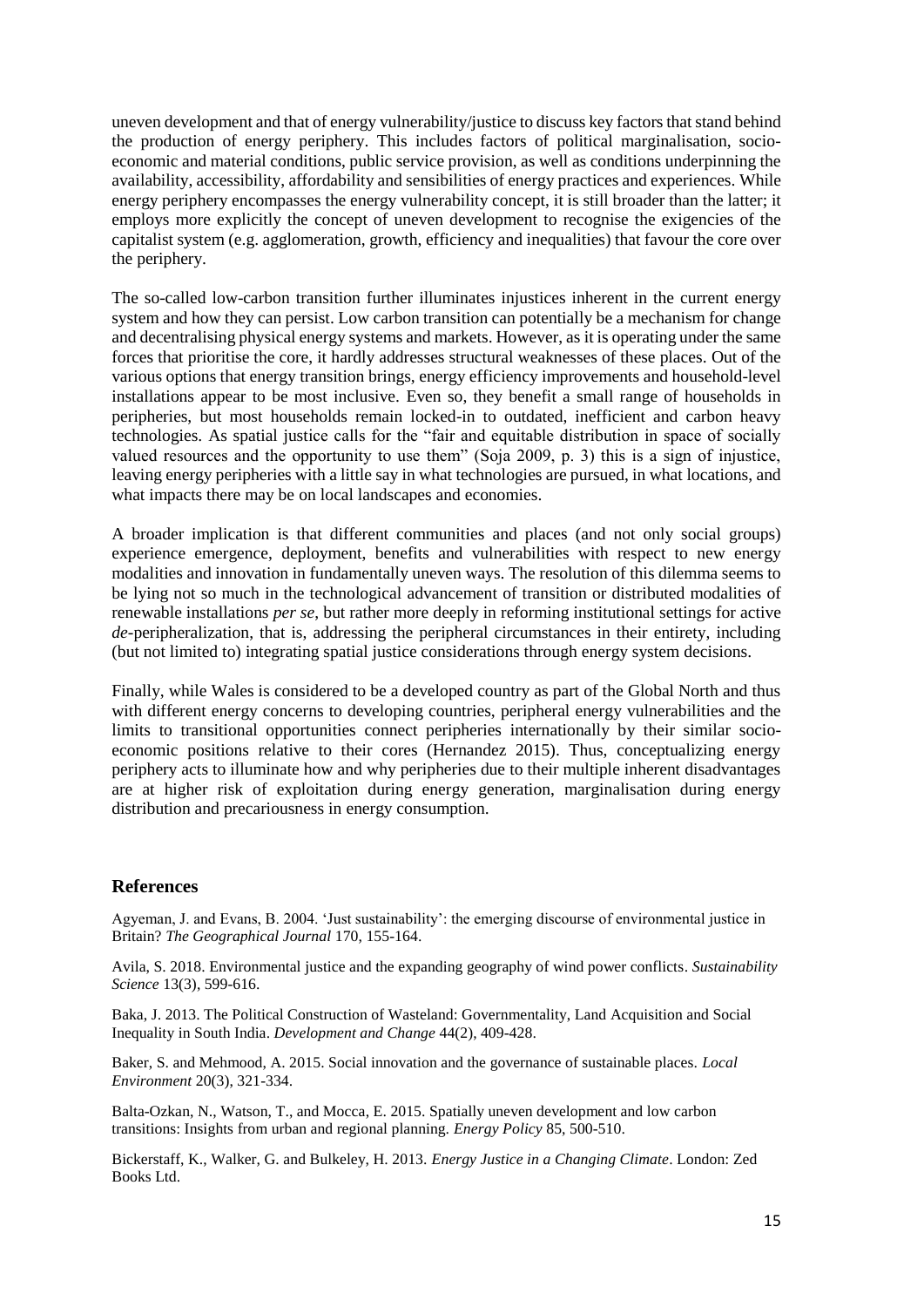Botterill, D., Owen, R.E., Emanuel, L., Foster, N., Gale, T., Nealson, C. and Selby, M. 2000. Perceptions of the periphery: The experience of Wales. In: Brown, F. and Hall, D. (eds). *Tourism in peripheral areas, case studies*. Clevedon: Channel View Publications, pp. 7-32.

Bouzarovski, S., Pasqualetti, M.J. and Castán Broto, V. (eds) (2017) *The Routledge Research Companion to Energy Geographies*. London: Routledge.

Bouzarovski, S., and Simcock, N. 2017. Spatializing energy justice. *Energy Policy* 107, 640-648.

Bridge, G., Bouzarovski, S., Bradshaw, M., and Eyre, N. 2013. Geographies of energy transition: Space, place and the low-carbon economy. *Energy Policy* 53, 331-340.

Bristow, G. Cowell, R. and Munday, M. 2012. Windfalls for whom? The evolving notion of 'community' in community benefit provisions from wind farms. *Geoforum* 43, 1108-1120.

Bulkeley, H. and Walker, G. 2005. Environmental Justice: A new agenda for the UK. *Local Environment* 10(4), 329-323.

Castán Broto, V., and Baker, L. 2018. Spatial adventures in energy studies: An introduction to the special issue. *Energy Research & Social Science* 36, 1-10.

Centre for Sustainable Energy. 2015. *Mapping domestic energy efficiency in Great Britain*. Available at: https://www.cse.org.uk/downloads/reports-and-publications/policy/insulation-andheating/planning/building-performance/mapping-EPC-data-full-feasibility-report.pdf [Accesses January 2019].

Citizens Advice. 2017. *Living without mains gas*. Available at: [https://www.citizensadvice.org.uk/Global/CitizensAdvice/Energy/Livingwithoutmainsgas.pdf.](https://www.citizensadvice.org.uk/Global/CitizensAdvice/Energy/Livingwithoutmainsgas.pdf) [Accessed June 2018].

Copus, A.K. 2001. From Core-periphery to polycentric development: Concepts of spatial and aspatial peripherality. *European Planning Studies* 9(4), 539-552.

Cowell, R., Bristow, G., and Munday, M. 2012. Wind energy and justice for disadvantaged communities. *Viewpoint*. York: Joseph Roundtree Foundation.

Cowell, R., Ellis, G., Fionnguala, S., Strachan, P.A., and Toke, D. 2017. Rescaling the governance of renewable energy: Lessons from the UK devolution experience. *Journal of Environmental Policy & Planning* 19(5), 480-502.

Day, R. and Walker, G. 2013. Household energy vulnerability as 'assemblage'. In: Bickerstaff, K., Walker, G. and Bulkeley, H. (Eds.). *Energy Justice in a Changing Climate*. London: Zed Books Ltd, pp. 14-29.

DECC. 2013. *Annual Report on Fuel Poverty Statistics 2013*. Available at: https://www.gov.uk/government/uploads/system/uploads/attachment\_data/file/199833/Fuel\_Poverty\_Repo rt\_2013\_FINALv2.pdf [Accessed July 2018]

Dickins, S. 2016. Unemployment rate gap widens between Wales and UK. *BBC Wales* 14 September. Available at: [http://www.bbc.co.uk/news/uk-wales-37360503.](http://www.bbc.co.uk/news/uk-wales-37360503) [Accessed June 2018].

Energy Saving Trust. 2018. *Electric heating systems*. Available at: [http://www.energysavingtrust.org.uk/home-energy-efficiency/heating-and-hot-water/electric-heating](http://www.energysavingtrust.org.uk/home-energy-efficiency/heating-and-hot-water/electric-heating-systems)[systems.](http://www.energysavingtrust.org.uk/home-energy-efficiency/heating-and-hot-water/electric-heating-systems) [Accessed June 2018].

Eurostat. 2017. News Release: 2015, *GDP per capita in 276 EU regions - Four regions over double the EU average…and still nineteen regions below half of the average*. Available: [http://ec.europa.eu/eurostat/documents/2995521/7962764/1-30032017-AP-EN.pdf/4e9c09e5-c743-41a5](http://ec.europa.eu/eurostat/documents/2995521/7962764/1-30032017-AP-EN.pdf/4e9c09e5-c743-41a5-afc8-eb4aa89913f6) [afc8-eb4aa89913f6.](http://ec.europa.eu/eurostat/documents/2995521/7962764/1-30032017-AP-EN.pdf/4e9c09e5-c743-41a5-afc8-eb4aa89913f6) [Accessed June 2018].

Faletra, M.A. 2014 *Wales and the Medieval Colonial Imagination: The Matters of Britain in the Twelfth Century.* New York: Palgrave Macmillan.

Fischer-Tahir, A. and Nauman, M. 2013. Introduction: Peripheralization as the Social Production of Spatial Dependencies and Injustice. In: Fischer-Tahir, A. & Nauman, M. eds. Peripheralization: *The Making of Spatial Dependencies and Social Injustice*. Wiesbaden: Springer VS, pp. 9-26.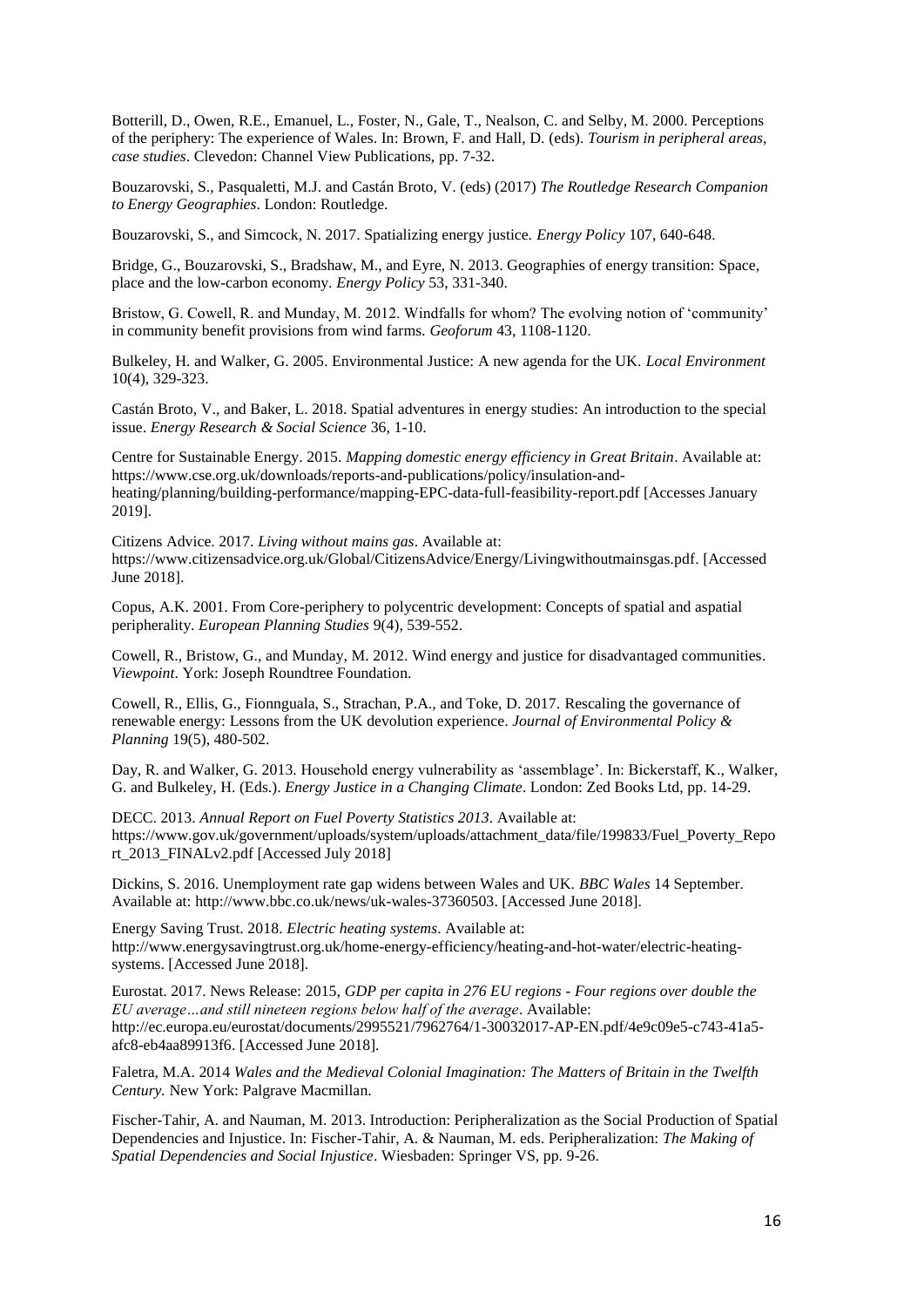Frank, A.G. 1969. *Capitalism and Underdevelopment in Latin America: Historical Studies of Chile and Brazil*. rev. ed. London: Monthly Review Press, Modern Reader Paperbacks.

Gailing, L. 2016. Transforming energy systems by transforming power relations. Insights from dispositive thinking and governmentality studies, Innovation: *The European Journal of Social Science Research* 29(3), pp. 243-261.

Geels, F.W., Kern, F., Fuchs, G., Hinderer, N., Kungl, G., Mylan, J., Neukirch, M., and Wassermann, S. 2016. The enactment of socio-technical transition pathways: A reformulated typology and a comparative multi-level analysis of the German and UK low-carbon electricity transitions (1990-2014). *Research Policy* 45(4), 896-913.

Golubchikov, O. 2009. *Green Homes: Towards Energy-Efficient Housing in the United Nations Economic Commission for Europe Region.* Geneva: United Nations.

Golubchikov, O. 2016. The urbanization of transition: ideology and the urban experience. *Eurasian Geography and Economics*, 57(4-5), 607-623.

Golubchikov, O. and Deda, P. 2012. Governance, technology and equity: an integrated policy framework for energy efficient housing. *Energy Policy*, 41, 733-741.

Golubchikov, O., Badyina, A. and Makhrova, A. 2014. The hybrid spatialities of transition: capitalism, legacy, and uneven urban economic restructuring. *Urban Studies*, 51(4), 617-633.

H.M. Treasury. 2017*. Block Grant Transparency: December 2017 publication*. Available at: https://assets.publishing.service.gov.uk/government/uploads/system/uploads/attachment\_data/file/669611/ Block\_grant\_transparency\_web.pdf. [Accessed January 2019].

Haf, S., Parkhill, K., McDonald, M., and Griffiths, G. 2017. Distributing power? Community energy projects' experiences of planning, policy and incumbents in the devolved nations of Scotland and Wales. *Journal of Environmental Planning and Management*. DOI: 10.1080/09640568.2018.1453490.

Hansen, T. and Coenen, L. 2015. The geography of sustainability transitions: Review, synthesis and reflections on an emergent research field. *Environmental Innovation and Societal Transitions* 17, 92-109.

Harvey, D. 1996. *Justice, Nature and the Geography of Difference*. Oxford: Blackwell Publishers Ltd.

Hayter, R., Barnes, T.J. and Bradshaw, M.J. 2003. Relocating resource peripheries to the core of economic geography's theorizing: Rationale and agenda. *Area* 35(1), 15-23.

Healy, N., and Barry, J. 2017. Politicizing energy justice and energy system transitions: Fossil fuel divestment and a "just transition". *Energy Policy* 108, 451-459.

Heffron, R. J., McCauley, D., and Sovacool, B. K. 2015. Resolving society's energy trilemma through the Energy Justice Metric*. Energy Policy* 87, 168-176.

Heley, J., Gardner, G., and Watkin, S. 2011. Cultures of local economy in a Celtic fringe region. *European Urban and Regional Studies* 19(4), 366-382.

Hernández, D. 2015. Sacrifice along the energy continuum: A call for energy justice. *Environmental Justice* 8, 151-156.

Holifield, R., and Day, M. 2017. A framework for a critical physical geography of 'sacrifice zones': Physical landscapes and discursive spaces of frac sand mining in western Wisconsin. *Geoforum* 85, 269- 279.

Hudson, R. 2015. Uneven development, socio-spatial polarization and political responses. In. Lang, T. Henn, S. Sgibnev, S. and Ehrlich, K. (Eds). *Understanding Geographies of Polarization and Peripheralization*. Hampshire: Palgrave Macmillan, pp. 25-39.

Institute for Fiscal Studies. 2016. *Welsh budgetary trade–offs to 2019–20*. Available at: https://www.ifs.org.uk/uploads/publications/docs/IFS%20report%20R120.pdf. [Accessed January 2019].

Jenkins, K., McCauley, D, Heffron, R., Stephan, H., and Rehner, R. 2016. Energy justice: A conceptual review. *Energy Research and Social Science* 11, 174-182.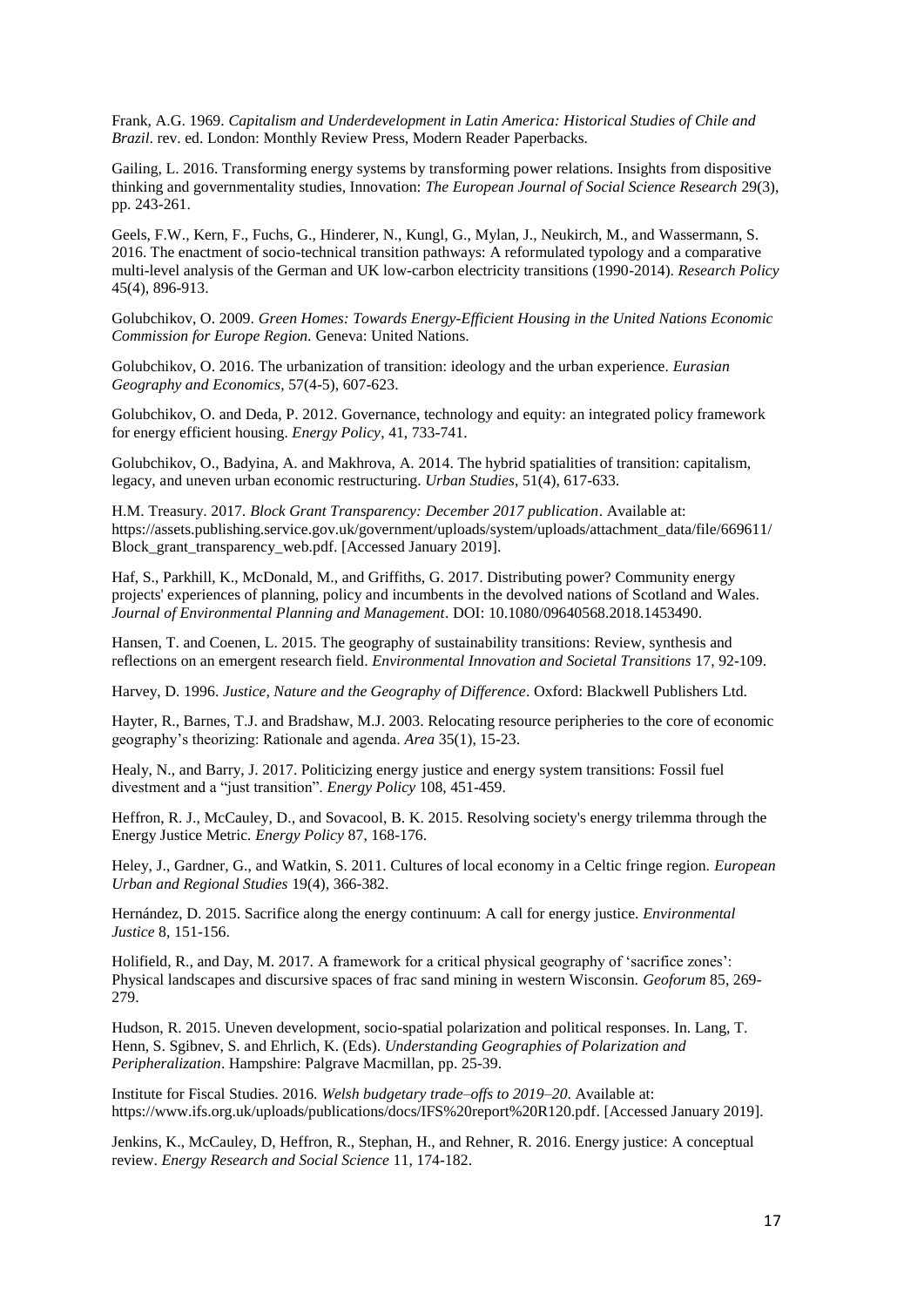Keating, M. and Jones, B. 1991. Scotland and Wales: Peripheral assertion and European integration. *Parliamentary Affairs*, 44(3), 311-324.

Kitchen, L. 2012. Are Trees Always 'Good'? Urban Political Ecology and Environmental Justice in the Valleys of South Wales. *International Journal of Urban and Regional Research* 37(6), 1968-1983.

Krugman, P. 1991. Increasing returns and economic geography. *Journal of Political Geography* 99(31), 483-499.

Kuhlicke, C., Scolobig, A., Tapsell, S., Steinfuhrer, A. and De Marchi, B. 2011. Contextualizing social vulnerability: findings from case studies across Europe. *Natural Hazards* 58, 789-810.

Laird, F.N. 2013. Against Transitions? Uncovering Conflicts in Changing Energy Systems. *Science as Culture* 22(2), 149-156.

Lefebvre, H., [1974] 1991. *The Production of Space*. Oxford: Blackwell Publishing.

Lightfoot Energy Service. 2018. *Increasing the Efficiency of your Range*. Available at: [http://www.lightfoot.org.uk/range-replacement-and-efficiency.html.](http://www.lightfoot.org.uk/range-replacement-and-efficiency.html) [Accessed June 2018].

Martinez-Alier, J. 2003. Environmental Conflicts, Environmental Justice, and Valuation. In: Ageyman, J., Bullard, R.D., and Evans, B. (Eds.). *Just Sustainabilities: Development in an Unequal World*. Oxon: Earthscan Publications Ltd. pp. 201-228.

Martinez-Alier, J., Temper, L., Del Bene, D., and Scheidel, A. 2016. Is there a global environmental justice movement? *The Journal of Peasant Studies* 43(3), pp. 731-755.

Massey, D. 1995. *Spatial Divisions of Labour: Social Structures and the Geography of Production* (2nd ed.). Basingstoke: Macmillan.

Massey, D. 2005. *For Space*. London: SAGE Publications Ltd.

Mattioli, G., Lucas, K., and Marsden, G., 2017. The affordability of household transport costs: quantifying the incidence of car-related economic stress in Great Britain. *Transport Policy* 59, 93-105.

Middlemiss, L. and Gillard, R. 2015. Fuel poverty from the bottom-up: Characterising household energy vulnerability through the lived experience of the fuel poor. *Energy Research & Social Science* 6, 146-154.

Milbourne, P., and Mason, K. 2017. Environmental injustice and post-colonial environmentalism: Opencast coal mining, landscape and place. *Environment and Planning A* 49(1), 29-46.

Murphy, J. and Smith, A. 2013. Understanding transition-periphery dynamics: Renewable energy in the Highlands and islands of Scotland. *Environment and Planning A: Economy and Space* 45(3), 691–709.

National Assembly for Wales. 2014. *Off Gas and fuel poor*. Available at: https://seneddresearch.blog/2014/04/30/off-gas-and-fuel-poor/. [Accessed January 2019].

National Assembly for Wales. 2018. *Gross Value Added in Wales – the headlines and beyond*. Available at: [https://seneddresearch.blog/2018/01/04/gross-value-added-in-wales-the-headlines-and-beyond/.](https://seneddresearch.blog/2018/01/04/gross-value-added-in-wales-the-headlines-and-beyond/) [Accessed July 2018].

National Energy Action. 2018. *UK Fuel Poverty Monitor 2017-18*. Newcastle: NEA.

Office of Fair Trading. 2011. *Off-Grid Energy: An OFT market study*. London: The Stationary Office.

Ofgem. 2017. *Vulnerable Customers in the Retail Energy Market 2017*. Available at: [https://www.ofgem.gov.uk/ofgem-publications/122828.](https://www.ofgem.gov.uk/ofgem-publications/122828) [Accessed June 2018].

Owen, E.R., Botterill, D., Emanuel, L., Foster, N., Gale, T., Nelson, C., and Selby, M. 2000. Perceptions from the periphery - the experience of Wales. In: F. Brown, and D. Hall. (Eds). *Aspects of Tourism: Tourism in peripheral areas*. Clevedon: Cambrian Printers, pp. 15-48.

Pasqualetti, M.J., and Brown, M.A. 2014. Ancient Discipline, Modern Concern: Geographers in the Field of Energy and Society. *Energy Research and Social Science* 1, 122-133.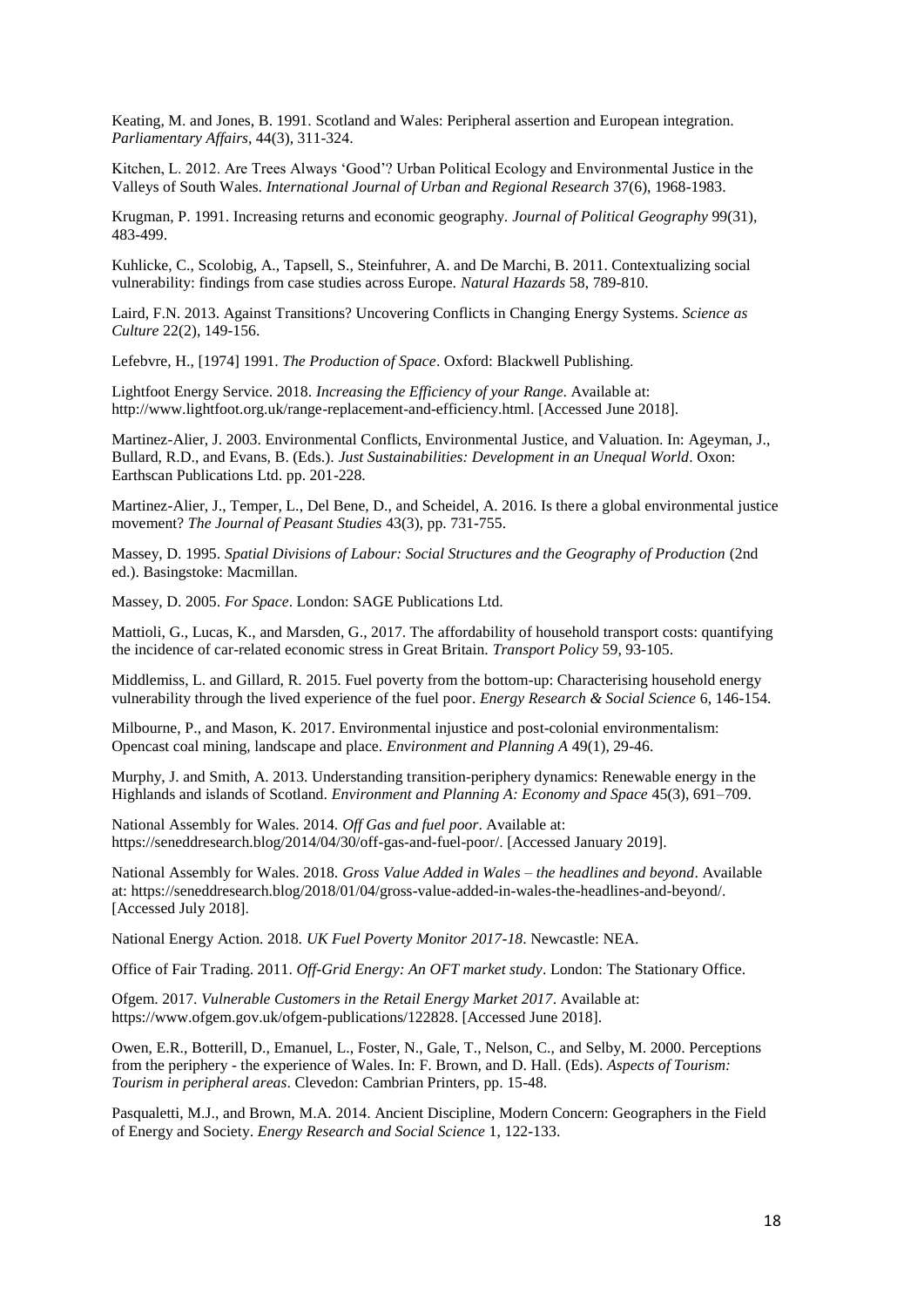Price, A. 2009. Wales, the first and final colony, *WalesOnline* 16 November 2009. Available at: https://www.walesonline.co.uk/news/wales-news/wales-first-final-colony---2070487. [Accessed November 2019].

Rawls, J. 1971. *A Theory of Justice*. Cambridge, MA: Harvard University Press.

Schlosberg, D. 2013. Theorising environmental justice: the expanding sphere of a discourse. *Environmental Politics* 22(1), 37-55.

Simcock, N. and Petrova, S. 2017. Energy poverty and vulnerability: a geographic perspective. In: Solomon, B.D. and Clavert, K.E. (Eds.). *Handbook on the Geographies of Energy*. Cheltenham: Edward Elgar Publishing Limited. pp. 425-437.

Smith, N. 1990. *Uneven Development: Nature, Capital and the Production of Space* (2nd ed). Oxford: Blackwell.

Smith, N., Davis, A. and Hirsch, D. 2010. *A minimum income standard for rural households*. York: Joseph Rowntree Foundation.

Soja, E. W. 2009. The city and spatial justice. *Spatial Justice* 1, 1-5.

Soja, E. W. 2010. *Seeking Spatial Justice*. Minneapolis: University of Minnesota Press.

Solomon, B.D. and Calvert, K.E. (eds). 2017. *Handbook of the Geographies of Energy*. Cheltenham: Edward Elgar.

Sovacool, B.K. and Dworkin, M.H. 2015. Energy justice: Conceptual insights and practical applications. *Applied Energy* 142 (15), 435-444.

Sovacool, B. K., Martiskainen, M., Hook, A. and Baker, L. 2019a. Decarbonization and its discontents: a critical energy justice perspective on four low-carbon transitions. *Climatic Change* 155(4), 581-619.

Sovacool, B. K., Lipson, M. M. and Chard, R. 2019b. Temporality, vulnerability, and energy justice in household low carbon innovations. *Energy Policy* 128, 495-504.

Szulecki, K. 2018. Conceptualizing energy democracy. *Environmental Politics* 27(1), 21-41.

Tannock, S. 2015. Bad attitude? Migrant workers, meat processing work and the local unemployed in a peripheral region of the UK. *European Urban and Regional Studies* 22(4), 416-430.

The House of Commons Library. 2017. *Energy in Wales, Debate Pack*, 13 September 2017. Available at: [https://researchbriefings.parliament.uk/ResearchBriefing/Summary/CDP-2017-0163.](https://researchbriefings.parliament.uk/ResearchBriefing/Summary/CDP-2017-0163) [Accessed June 2018].

WAG. 2010a. *Fuel Poverty Strategy 2010*. Available at: https://gov.wales/docs/desh/publications/100723fuelpovertystrategyen.pdf. [Accessed June 2018].

WAG. 2010b. A Climate Change Strategy for Wales. Available at: https://gov.wales/docs/desh/publications/101006ccstratfinalen.pdf. [Accessed June 2018].

Walker, G. 2012. *Environmental Justice: Concepts, Evidence and Politics*. London: Routledge.

Wallerstein, I. 1974. *The Modern World-System: Capitalist Agriculture and the Origins of the European World-Economy in the Sixteenth Century*. New York: Academic Press.

Welsh Government. 2014. *Energy Wales: A Low Carbon Transition Delivery Plan*. Available at: [https://gov.wales/docs/desh/publications/140314energy-wales-delivery-plan-en.pdf.](https://gov.wales/docs/desh/publications/140314energy-wales-delivery-plan-en.pdf) [Accessed June 2018].

Welsh Government. 2016. *The Production of Estimated Levels of Fuel Poverty in Wales: 2012-2016.* Available at: https://gov.wales/sites/default/files/statistics-and-research/2018-12/160711-productionestimated-levels-fuel-poverty-wales-2012-2016-en.pdf. [Accessed November 2019]

Welsh Government. 2017a. *Energy Generation in Wales 2016*. Available at: [https://gov.wales/docs/desh/publications/171207-energy-generation-in-wales-en.pdf.](https://gov.wales/docs/desh/publications/171207-energy-generation-in-wales-en.pdf) [Accessed June 2018].